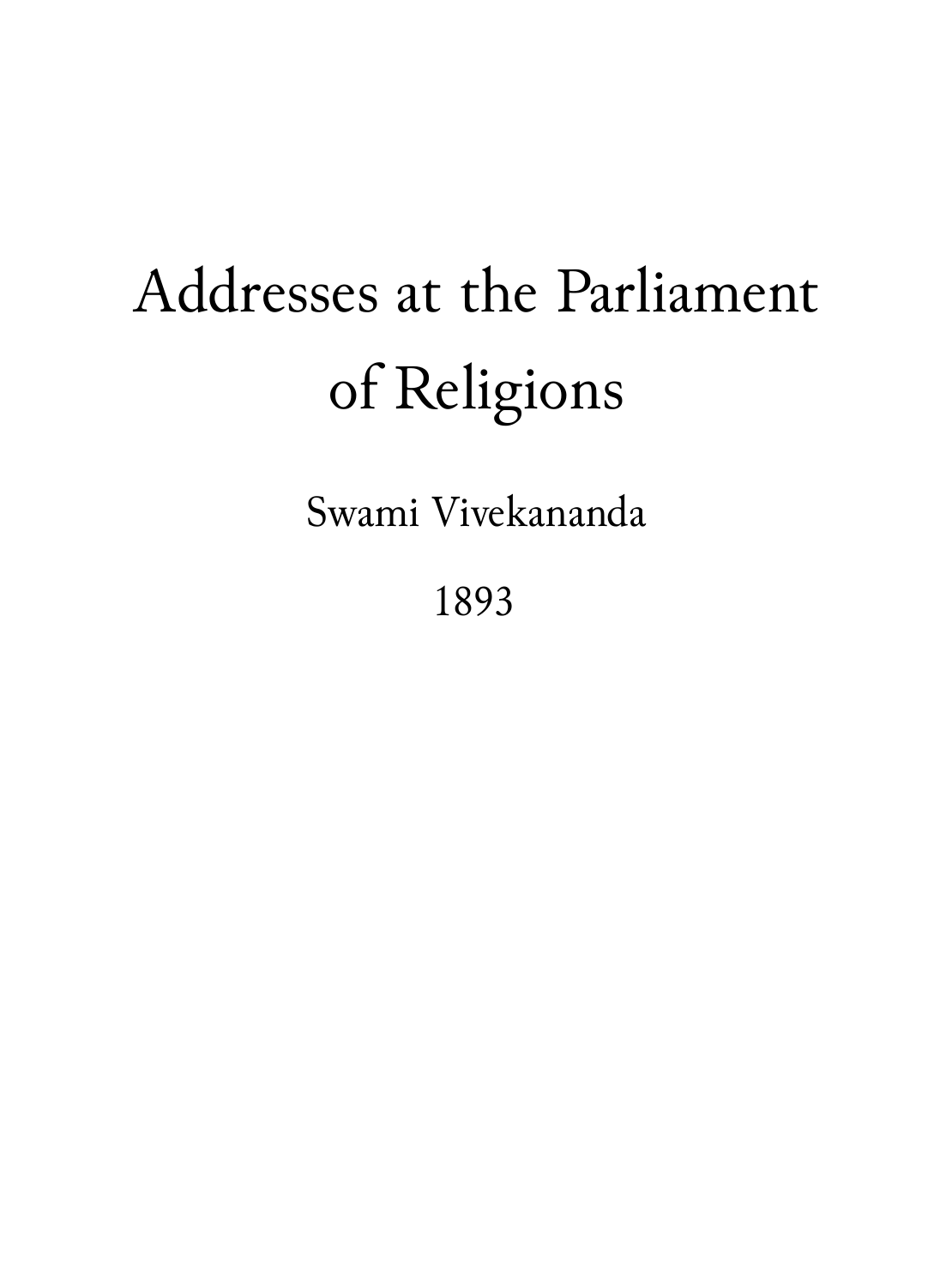#### **Contents**

|                | <b>Response to Welcome</b>      | $\mathfrak{D}$ |
|----------------|---------------------------------|----------------|
| $\overline{2}$ | Why we disagree                 | 5.             |
| 3              | <b>Paper on Hinduism</b>        |                |
| 4              | Religion not the Crying need of |                |
|                | India                           | 37             |
| $5 -$          | Buddhism, the Fulfilment of     |                |
|                | <b>Hinduism</b>                 | 38             |
|                | 6 Address at the Final Session  | 43             |
|                |                                 |                |

.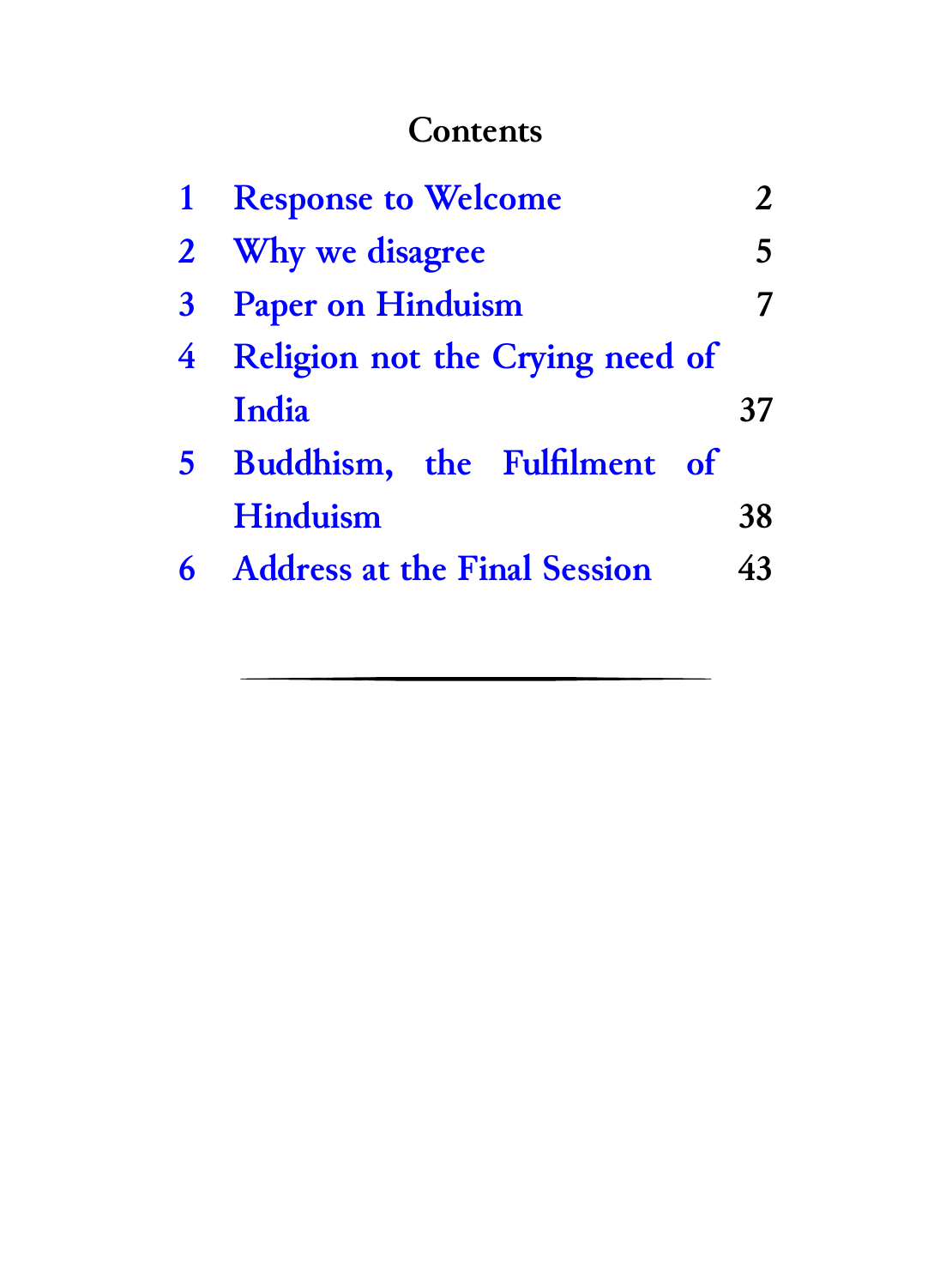#### **1 Response to Welcome (11 September 1893)**

Sisters and Brothers of America,

It fills my heart with joy unspeakable to rise in response to the warm and cordial welcome which you have given us. I thank you in the name of the most ancient order of monks in the world; I thank you in the name of the mother of religions; and I thank you in the name of millions and millions of Hindu people of all classes and sects.

My thanks, also, to some of the speakers on this platform who, referring to the delegates from the Orient, have told you that these men from far-off nations may well claim the honour of bearing to different lands the idea of toleration. I am proud to belong to a religion which has taught the world both tolerance and universal acceptance. We believe not only in universal toleration, but we accept all religions as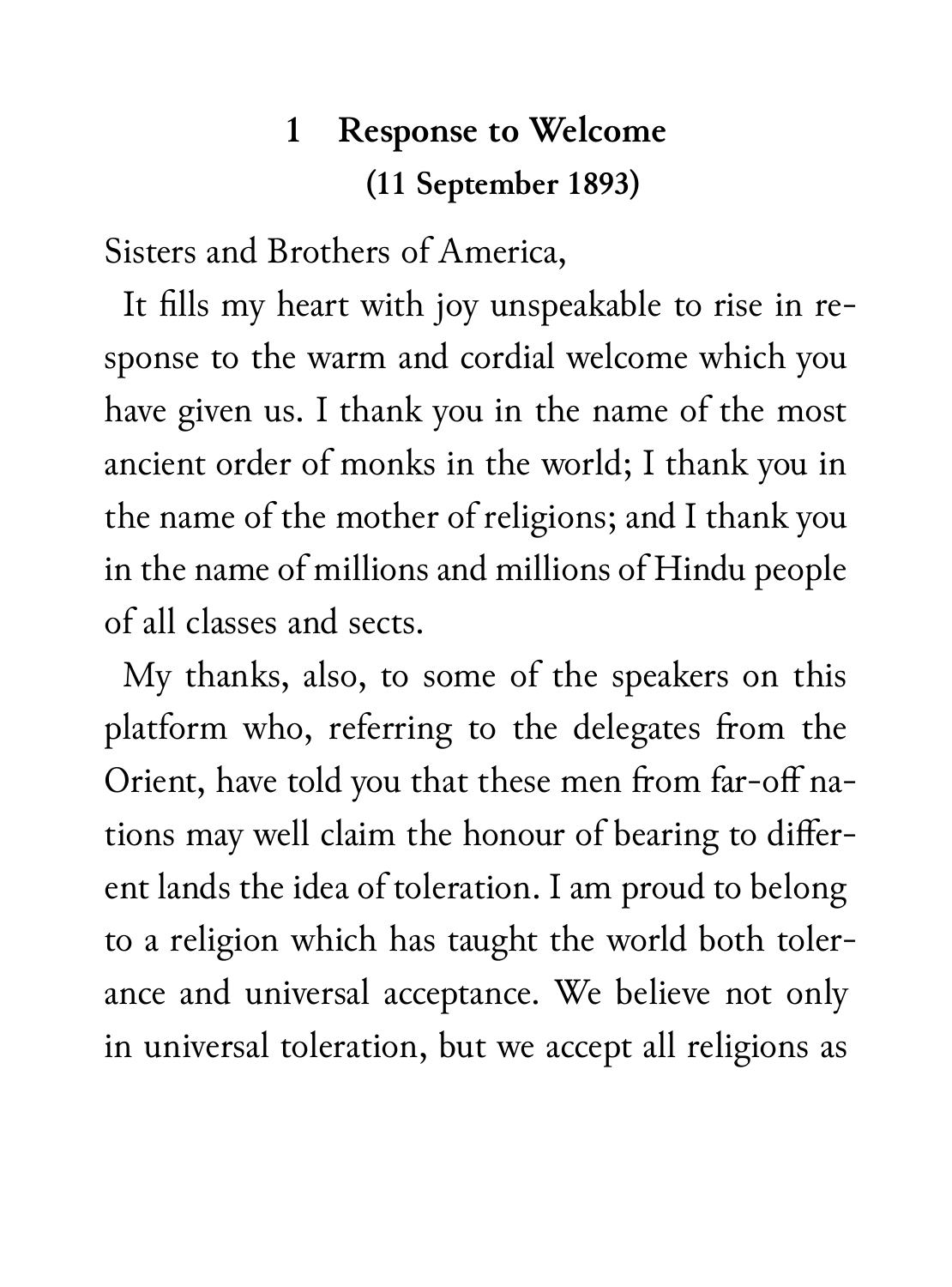true. I am proud to belong to a nation which has sheltered the persecuted and the refugees of all religions and all nations of the earth. I am proud to tell you that we have gathered in our bosom the purest remnant of the Israelites, who came to Southern India and took refuge with us in the very year in which their holy temple was shattered to pieces by Roman tyranny. I am proud to belong to the religion which has sheltered and is still fostering the remnant of the grand Zoroastrian nation. I will quote to you, brethren, a few lines from a hymn which I remember to have repeated from my earliest boyhood, which is every day repeated by millions of human beings: "As the different streams having their sources in different places all mingle their water in the sea, so, O Lord, the different paths which men take through different tendencies, various though they appear, crooked or straight, all lead to Thee."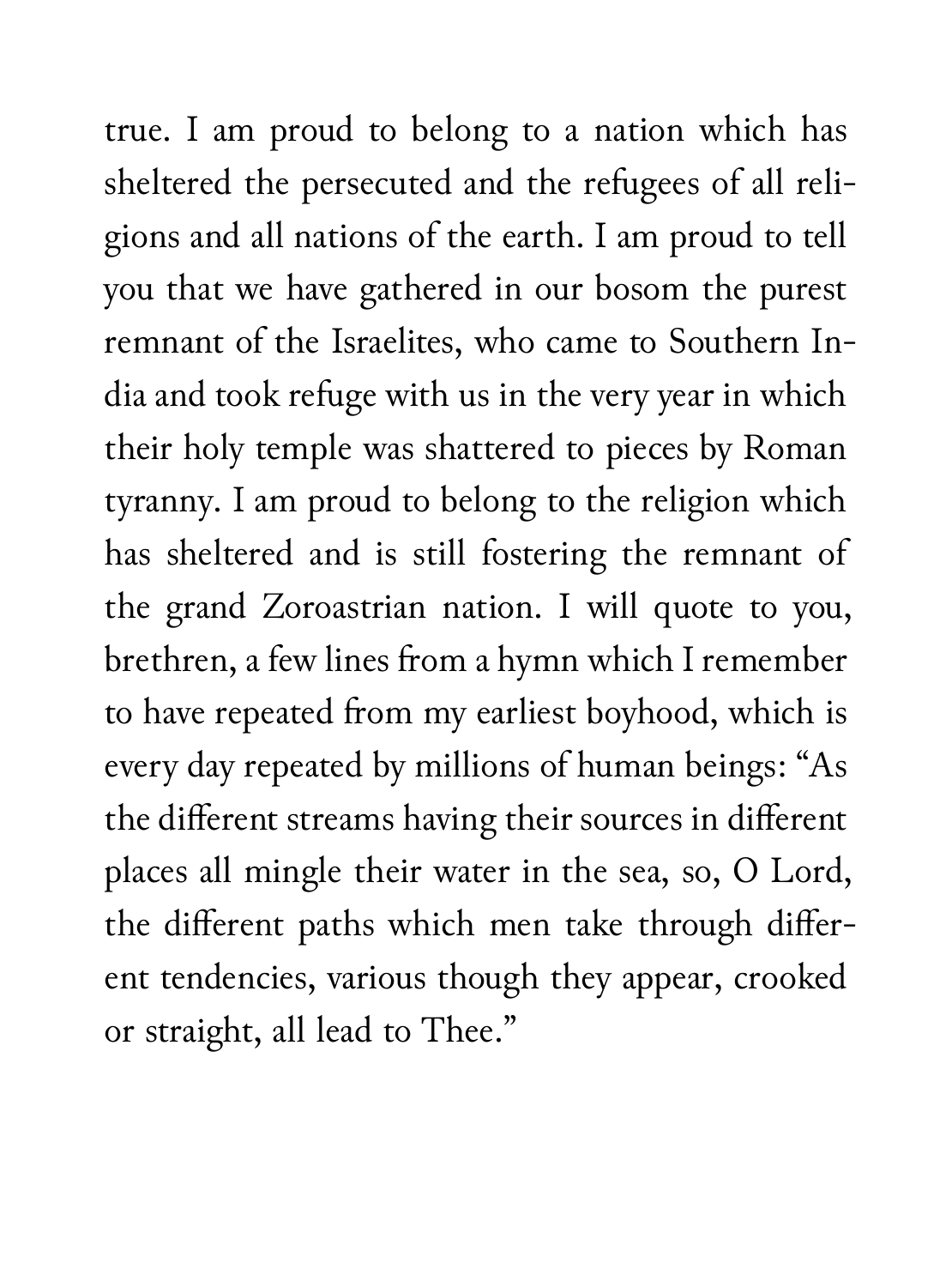The present convention, which is one of the most august assemblies ever held, is in itself a vindication, a declaration to the world of the wonderful doctrine preached in the *Gita*: "Whosoever comes to Me, through whatsoever form, I reach him; all men are struggling through paths which in the end lead to me." Sectarianism, bigotry, and its horrible descendant, fanaticism, have long possessed this beautiful earth. They have filled the earth with violence, drenched it often and often with human blood, destroyed civilisation and sent whole nations to despair. Had it not been for these horrible demons, human society would be far more advanced than it is now. But their time is come; and I fervently hope that the bell that tolled this morning in honour of this convention may be the death-knell of all fanaticism, of all persecutions with the sword or with the pen, and of all uncharitable feelings between persons wending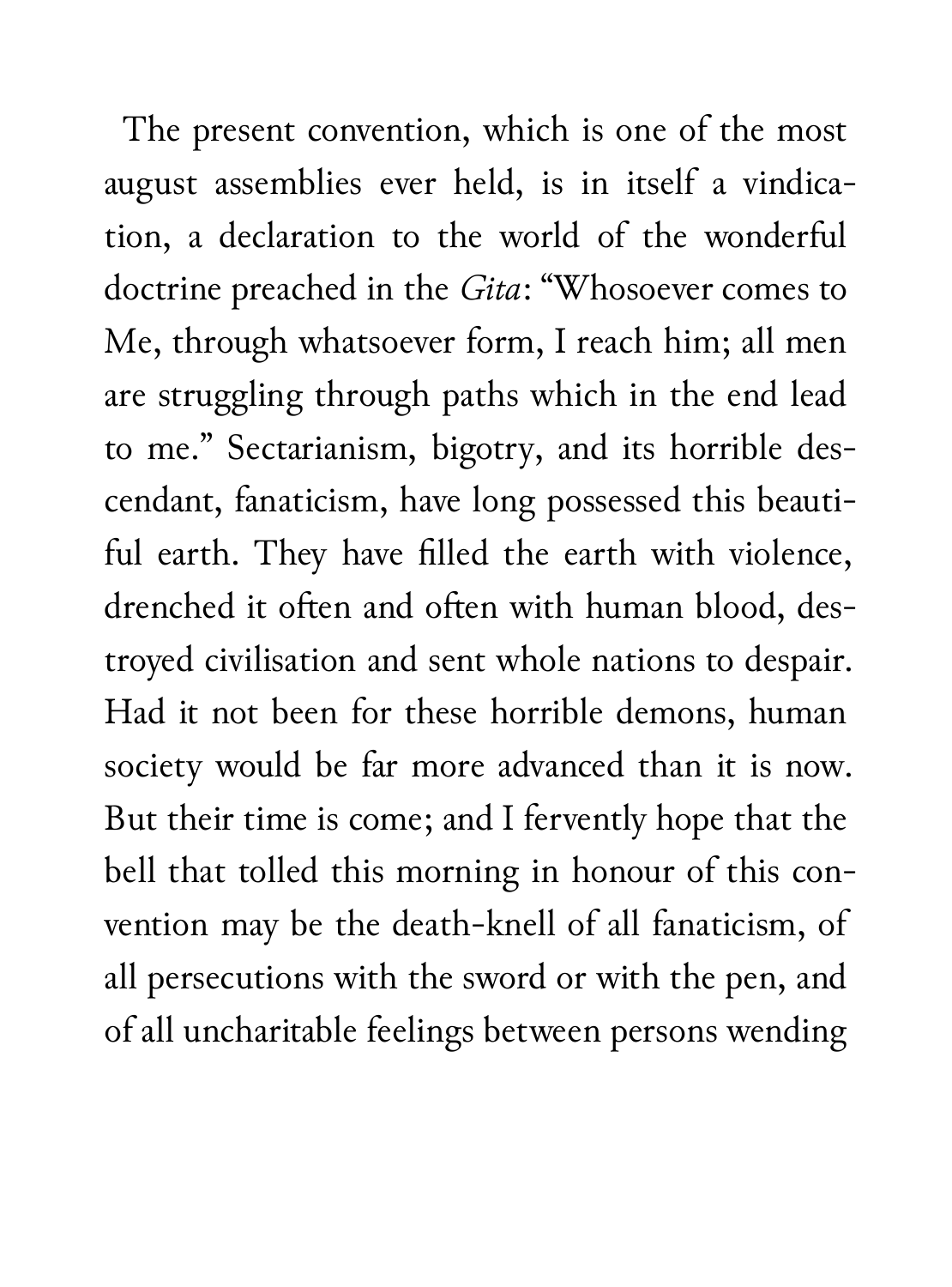their way to the same goal.

#### **2 Why we disagree (15 September 1893)**

I will tell you a little story. You have heard the eloquent speaker who has just finished say, "Let us cease from abusing each other," and he was very sorry that there should be always so much variance.

But I think I should tell you a story which would illustrate the cause of this variance. A frog lived in a well. It had lived there for a long time. It was born there and brought up there, and yet was a little, small frog. Of course the evolutionists were not there then to tell us whether the frog lost its eyes or not, but, for our story's sake, we must take it for granted that it had its eyes, and that it every day cleansed the water of all the worms and bacilli that lived in it with an energy that would do credit to our modern bacteriologists. In this way it went on and became a little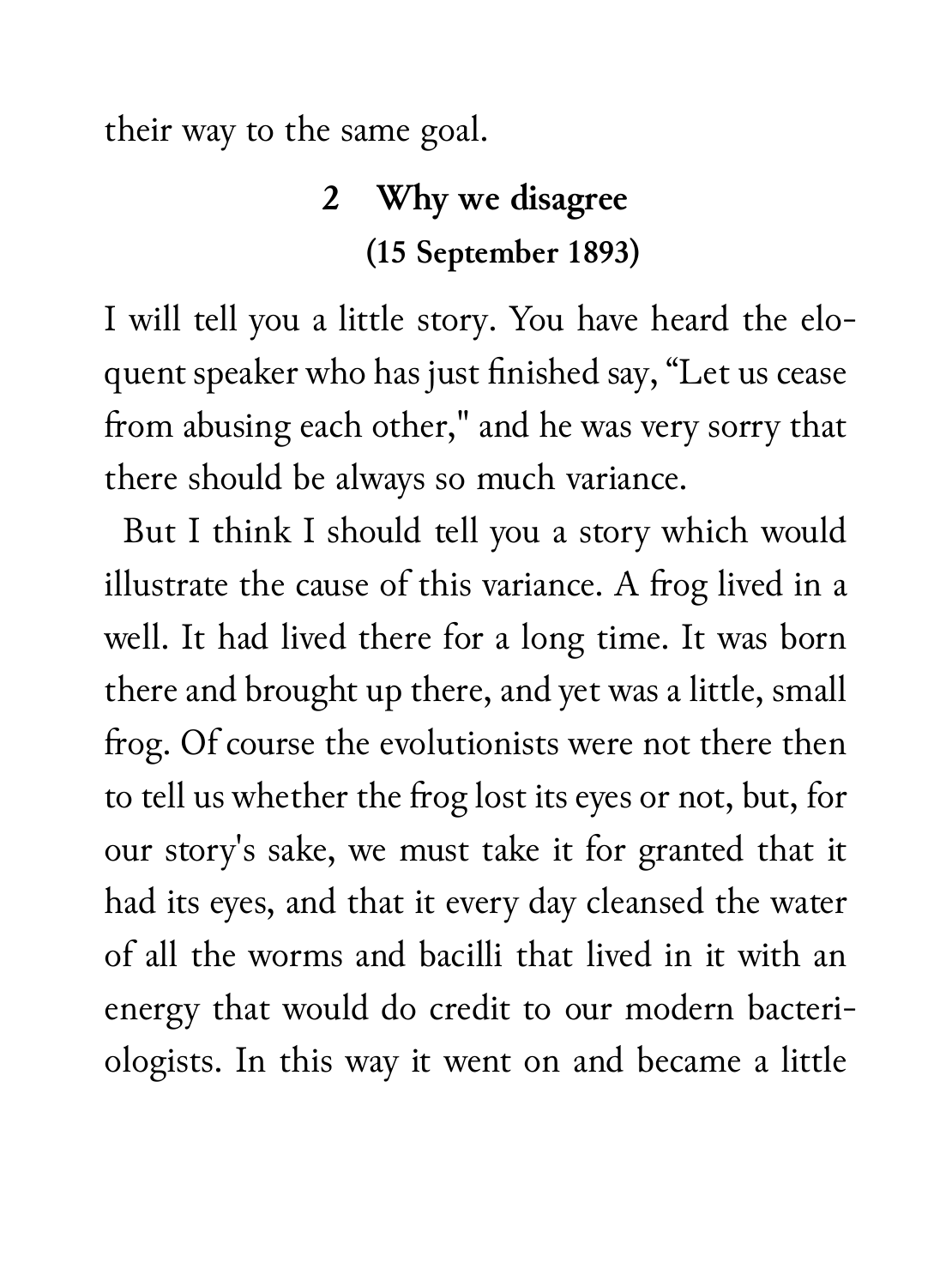sleek and fat. Well, one day another frog that lived in the sea came and fell into the well.

"Where are you from?"

"I am from the sea."

"The sea! How big is that? Is it as big as my well?" and he took a leap from one side of the well to the other.

"My friend," said the frog of the sea, "how do you compare the sea with your little well?"

Then the frog took another leap and asked, "Is your sea so big?"

"What nonsense you speak, to compare the sea with your well!"

"Well, then," said the frog of the well, "nothing can be bigger than my well; there can be nothing bigger than this; this fellow is a liar, so turn him out."

That has been the difficulty all the while.

I am a Hindu. I am sitting in my own little well and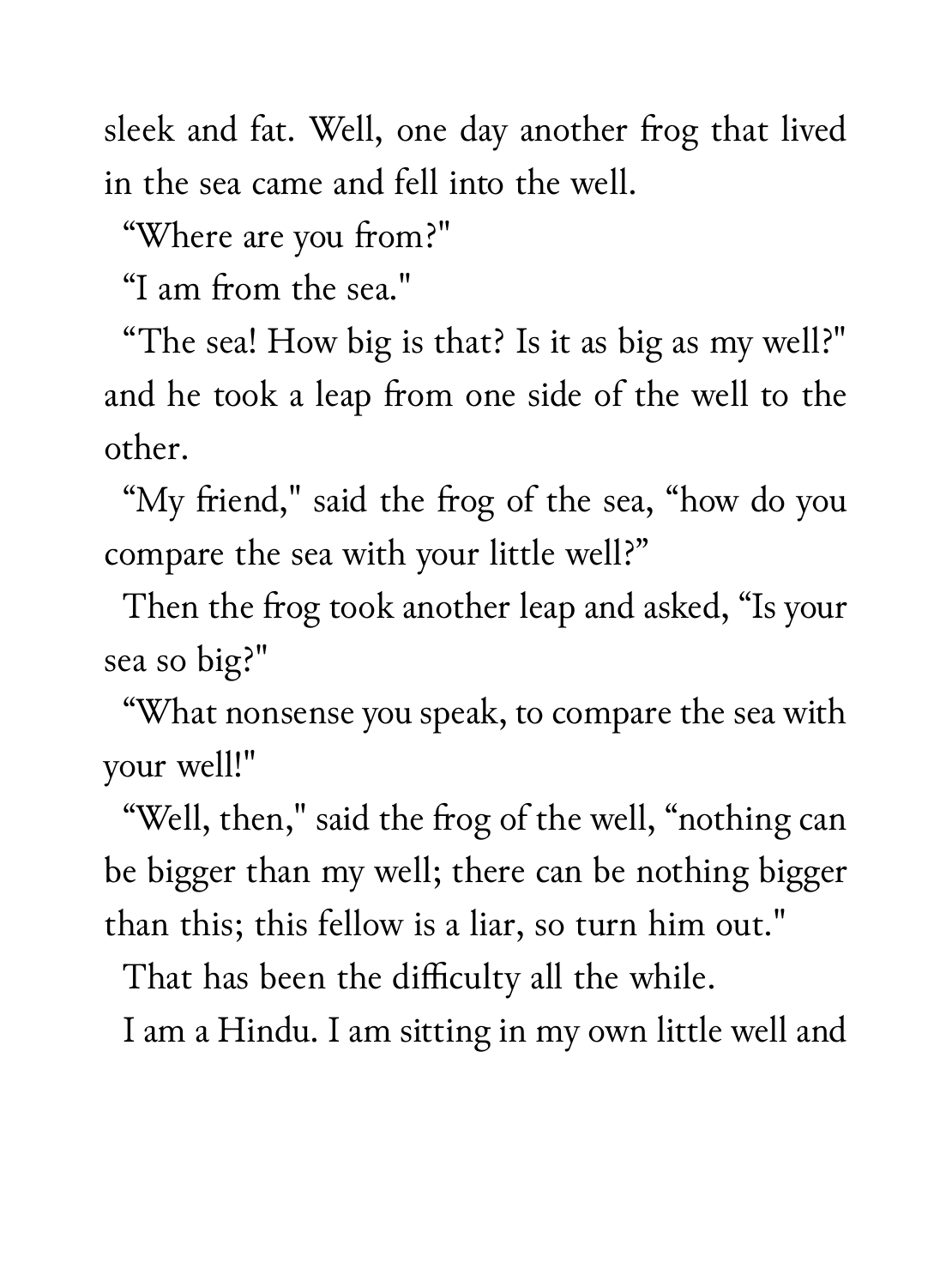thinking that the whole world is my little well. The Christian sits in his little well and thinks the whole world is his well. The Mohammedan sits in his little well and thinks that is the whole world. I have to thank you of America for the great attempt you are making to break down the barriers of this little world of ours, and hope that, in the future, the Lord will help you to accomplish your purpose.

#### **3 Paper on Hinduism (19 September 1893)**

Three religions now stand in the world which have came down to us from time prehistoric — Hinduism, Zoroastrianism and Judaism. They have all received tremendous shocks and all of them prove by their survival their internal strength. But while Judaism failed to absorb Christianity and was driven out of its place of birth by its all-conquering daughter, and a handful of Parsees is all that remains to tell the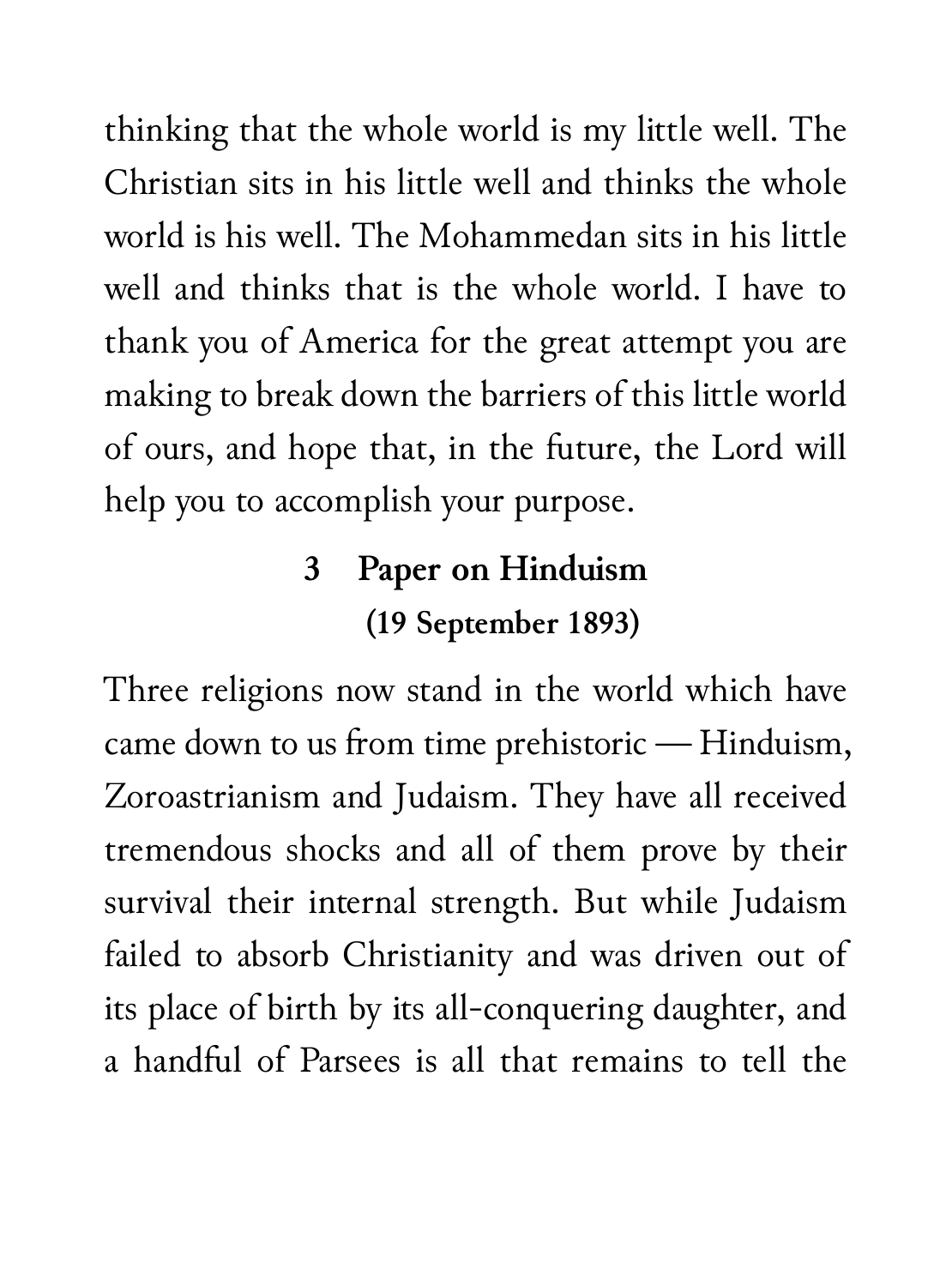tale of their grand religion, sect after sect arose in India and seemed to shake the religion of the Vedas to its very foundations, but like the waters of the seashore in a tremendous earthquake it receded only for a while, only to return in an all-absorbing flood, a thousand times more vigorous, and when the tumult of the rush was over, these sects were all sucked in, absorbed, and assimilated into the immense body of the mother faith.

From the high spiritual flights of the Vedanta philosophy, of which the latest discoveries of science seem like echoes, to the low ideas of idolatry with its multifarious mythology, the agnosticism of the Buddhists, and the atheism of the Jains, each and all have a place in the Hindu's religion.

Where then, the question arises, where is the common centre to which all these widely diverging radii converge? Where is the common basis upon which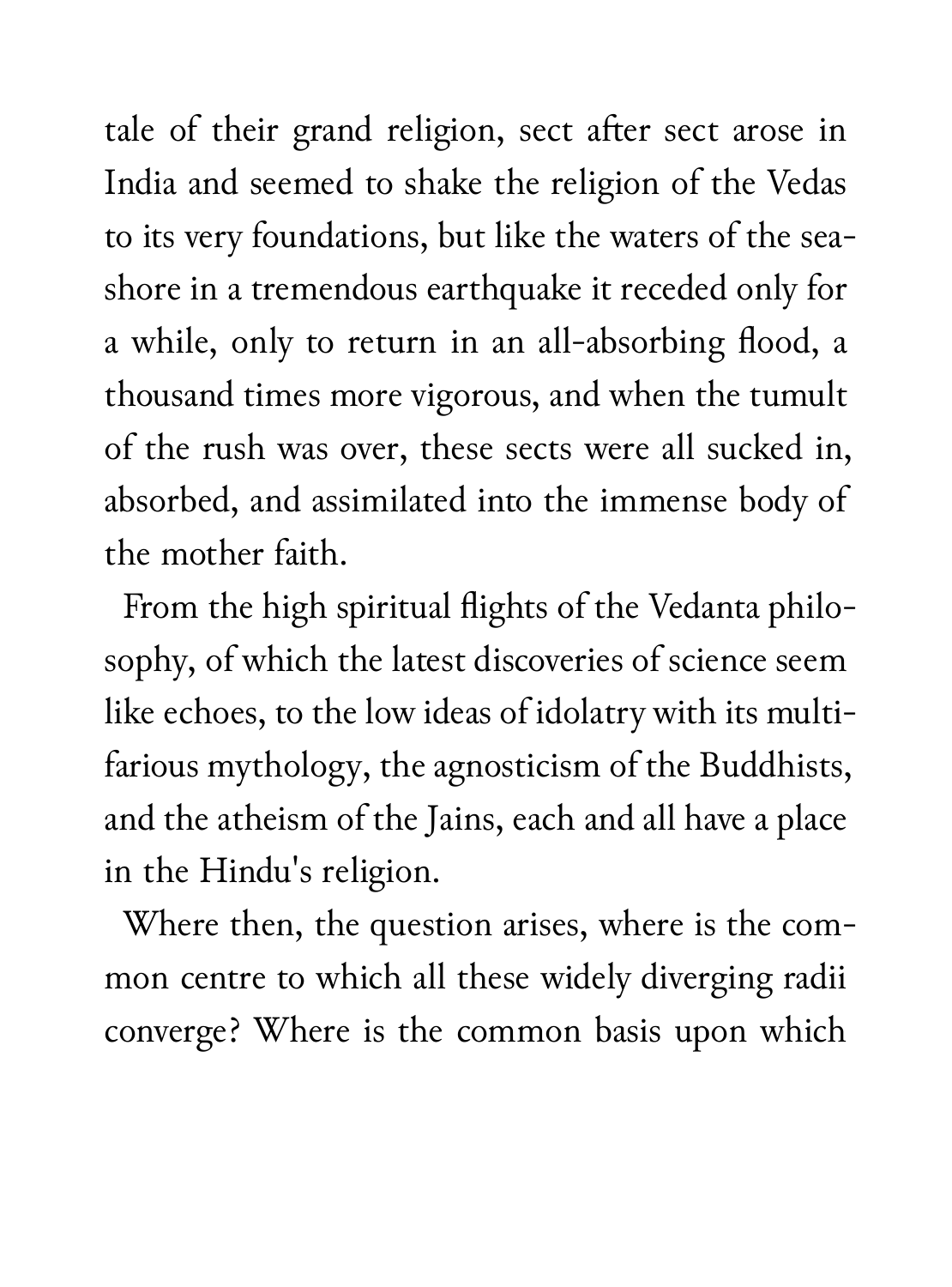all these seemingly hopeless contradictions rest? And this is the question I shall attempt to answer.

The Hindus have received their religion through revelation, the Vedas. They hold that the Vedas are without beginning and without end. It may sound ludicrous to this audience, how a book can be without beginning or end. But by the Vedas no books are meant. They mean the accumulated treasury of spiritual laws discovered by different persons in different times. Just as the law of gravitation existed before its discovery, and would exist if all humanity forgot it, so is it with the laws that govern the spiritual world. The moral, ethical, and spiritual relations between soul and soul and between individual spirits and the Father of all spirits, were there before their discovery, and would remain even if we forgot them.

The discoverers of these laws are called Rishis, and we honour them as perfected beings. I am glad to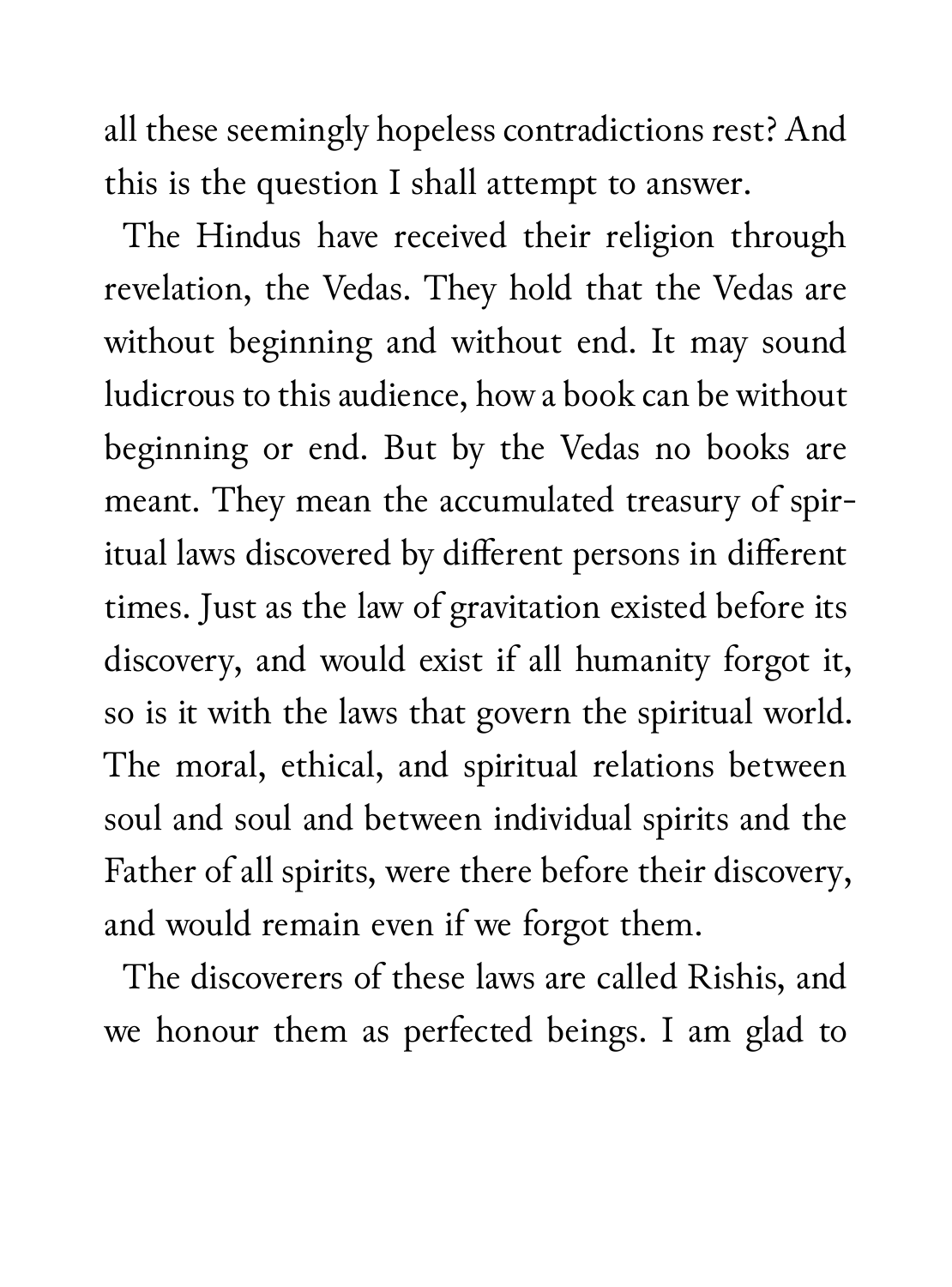tell this audience that some of the very greatest of them were women. Here it may be said that these laws as laws may be without end, but they must have had a beginning. The Vedas teach us that creation is without beginning or end. Science is said to have proved that the sum total of cosmic energy is always the same. Then, if there was a time when nothing existed, where was all this manifested energy? Some say it was in a potential form in God. In that case God is sometimes potential and sometimes kinetic, which would make Him mutable. Everything mutable is a compound, and everything compound must undergo that change which is called destruction. So God would die, which is absurd. Therefore there never was a time when there was no creation.

If I may be allowed to use a simile, creation and creator are two lines, without beginning and without end, running parallel to each other. God is the ever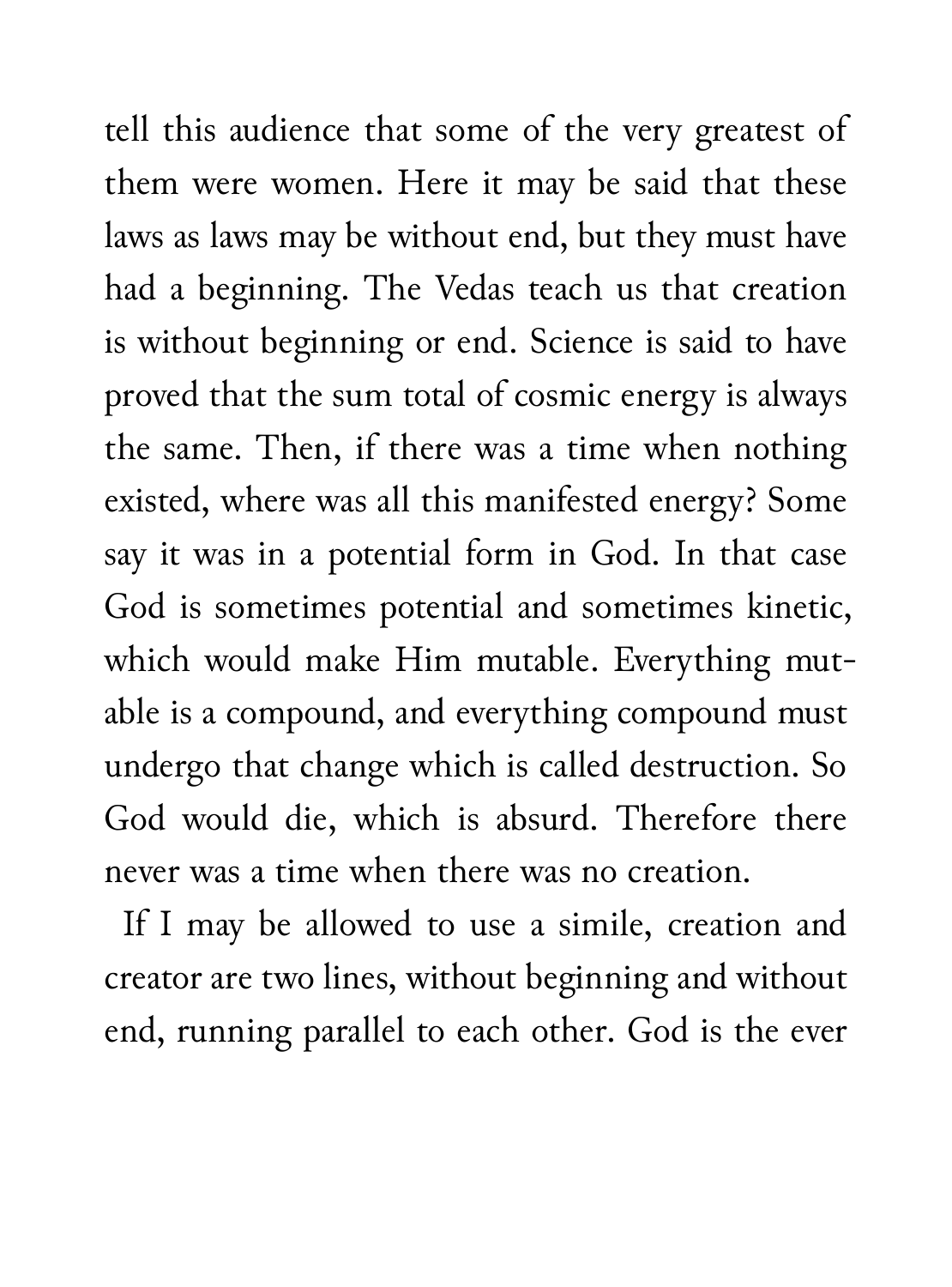active providence, by whose power systems after systems are being evolved out of chaos, made to run for a time and again destroyed. This is what the Brâhmin boy repeats every day: "The sun and the moon, the Lord created like the suns and moons of previous cycles." And this agrees with modern science.

Here I stand and if I shut my eyes, and try to conceive my existence, "I", "I", "I", what is the idea before me? The idea of a body. Am I, then, nothing but a combination of material substances? The Vedas declare, "No". I am a spirit living in a body. I am not the body. The body will die, but I shall not die. Here am I in this body; it will fall, but I shall go on living. I had also a past. The soul was not created, for creation means a combination which means a certain future dissolution. If then the soul was created, it must die. Some are born happy, enjoy perfect health, with beautiful body, mental vigour and all wants supplied.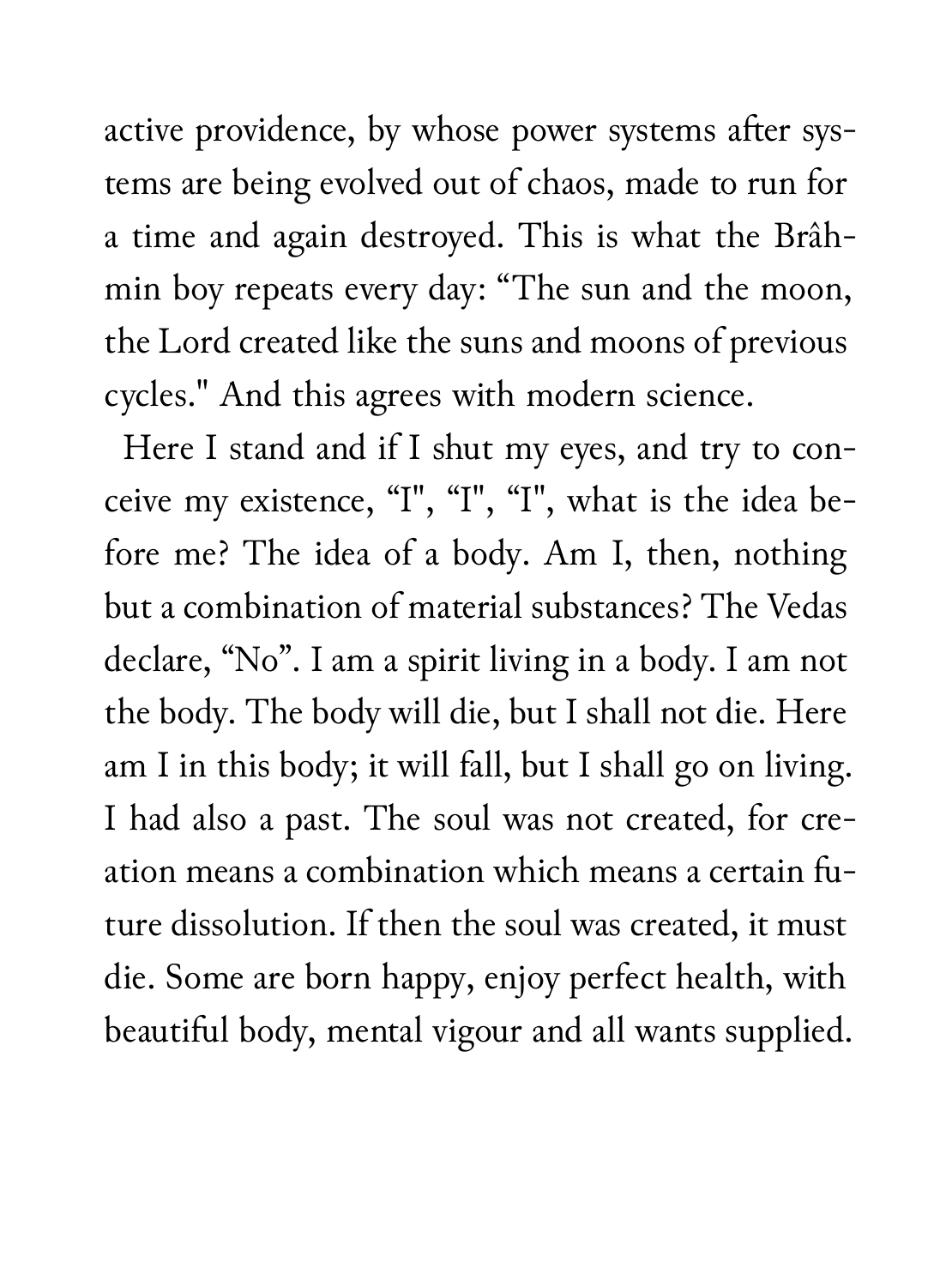Others are born miserable, some are without hands or feet, others again are idiots and only drag on a wretched existence. Why, if they are all created, why does a just and merciful God create one happy and another unhappy, why is He so partial? Nor would it mend matters in the least to hold that those who are miserable in this life will be happy in a future one. Why should a man be miserable even here in the reign of a just and merciful God?

In the second place, the idea of a creator God does not explain the anomaly, but simply expresses the cruel fiat of an all-powerful being. There must have been causes, then, before his birth, to make a man miserable or happy and those were his past actions.

Are not all the tendencies of the mind and the body accounted for by inherited aptitude? Here are two parallel lines of existence — one of the mind, the other of matter. If matter and its transformations answer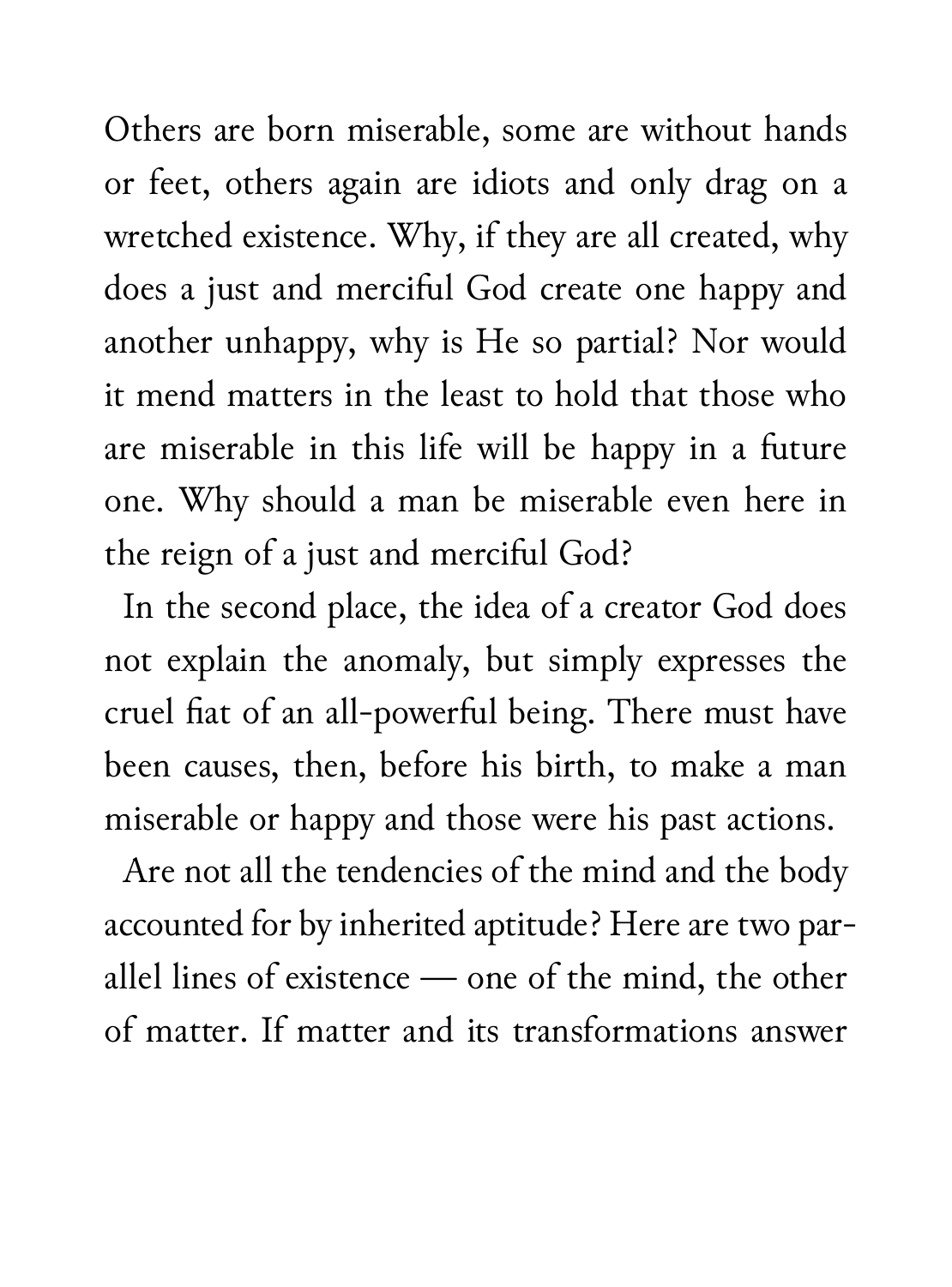for all that we have, there is no necessity for supposing the existence of a soul. But it cannot be proved that thought has been evolved out of matter, and if a philosophical monism is inevitable, spiritual monism is certainly logical and no less desirable than a materialistic monism; but neither of these is necessary here.

We cannot deny that bodies acquire certain tendencies from heredity, but those tendencies only mean the physical configuration, through which a peculiar mind alone can act in a peculiar way. There are other tendencies peculiar to a soul caused by its past actions. And a soul with a certain tendency would by the laws of affinity take birth in a body which is the fittest instrument for the display of that tendency. This is in accord with science, for science wants to explain everything by habit, and habit is got through repetitions. So repetitions are necessary to explain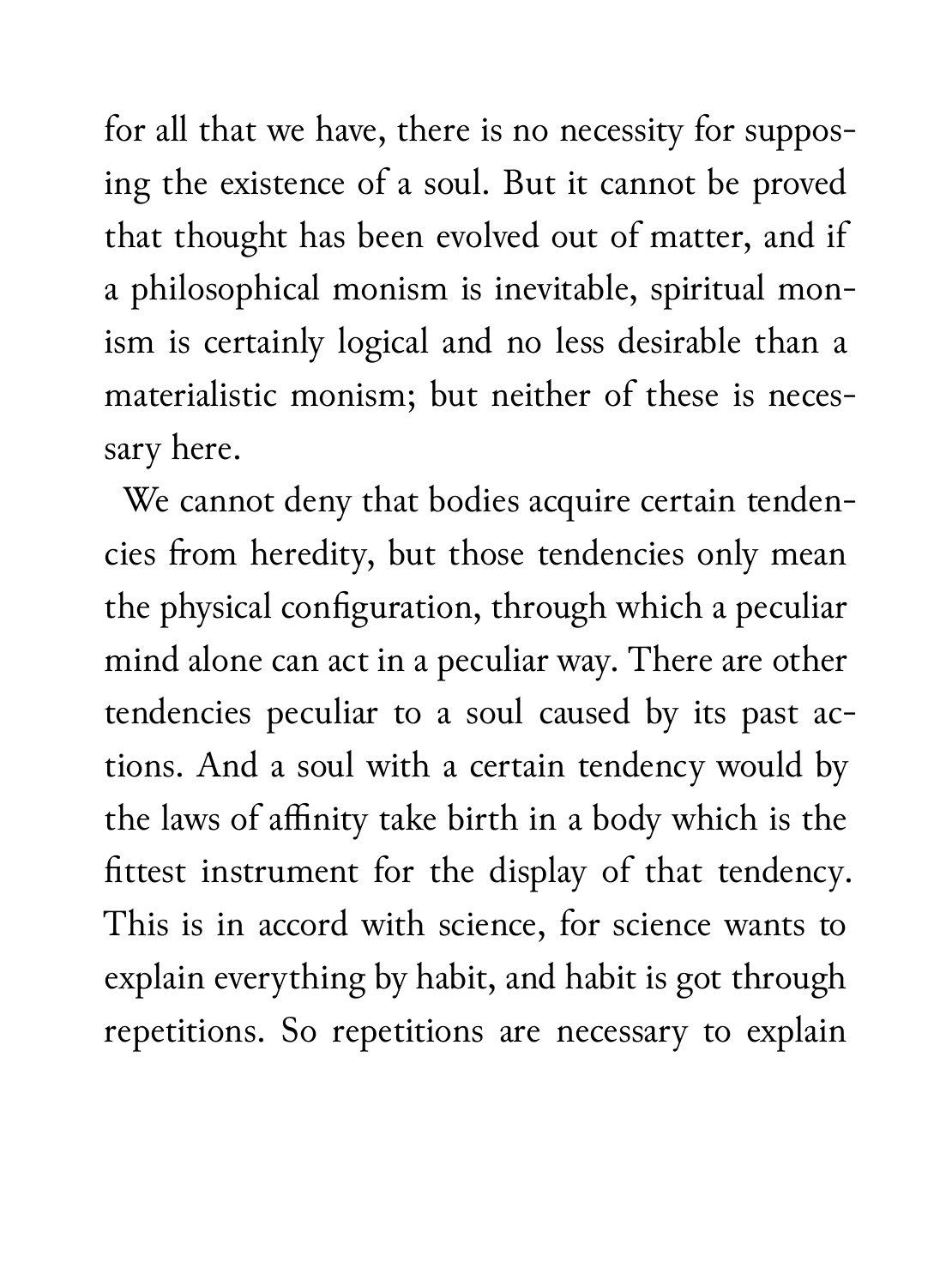the natural habits of a new-born soul. And since they were not obtained in this present life, they must have come down from past lives.

There is another suggestion. Taking all these for granted, how is it that I do not remember anything of my past life ? This can be easily explained. I am now speaking English. It is not my mother tongue, in fact no words of my mother tongue are now present in my consciousness; but let me try to bring them up, and they rush in. That shows that consciousness is only the surface of the mental ocean, and within its depths are stored up all our experiences. Try and struggle, they would come up and you would be conscious even of your past life.

This is direct and demonstrative evidence. Verification is the perfect proof of a theory, and here is the challenge thrown to the world by the Rishis. We have discovered the secret by which the very depths of the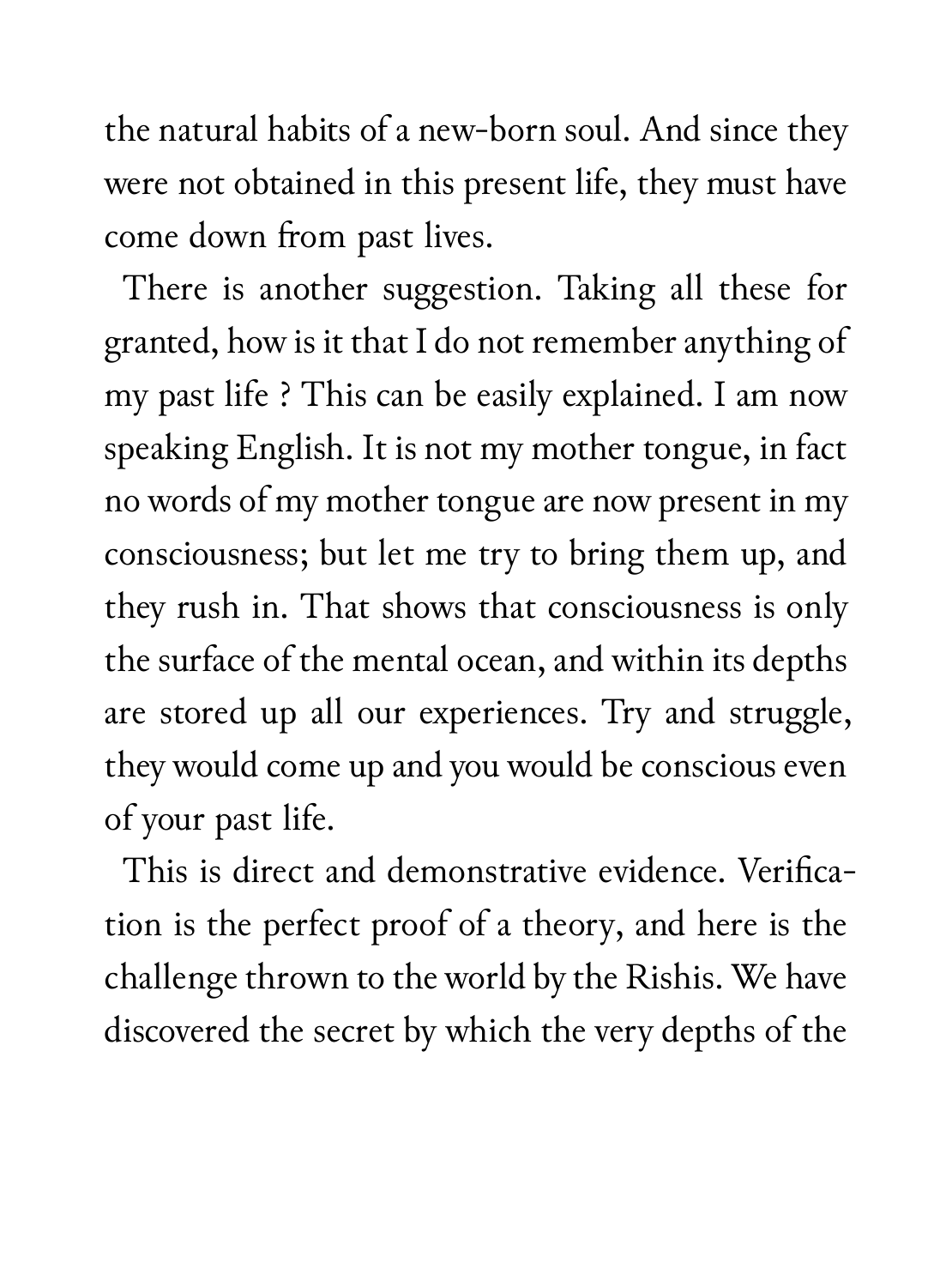ocean of memory can be stirred up — try it and you would get a complete reminiscence of your past life.

So then the Hindu believes that he is a spirit. Him the sword cannot pierce — him the fire cannot burn — him the water cannot melt — him the air cannot dry. The Hindu believes that every soul is a circle whose circumference is nowhere, but whose centre is located in the body, and that death means the change of this centre from body to body. Nor is the soul bound by the conditions of matter. In its very essence it is free, unbounded, holy, pure, and perfect. But somehow or other it finds itself tied down to matter, and thinks of itself as matter.

Why should the free, perfect, and pure being be thus under the thraldom of matter, is the next question. How can the perfect soul be deluded into the belief that it is imperfect? We have been told that the Hindus shirk the question and say that no such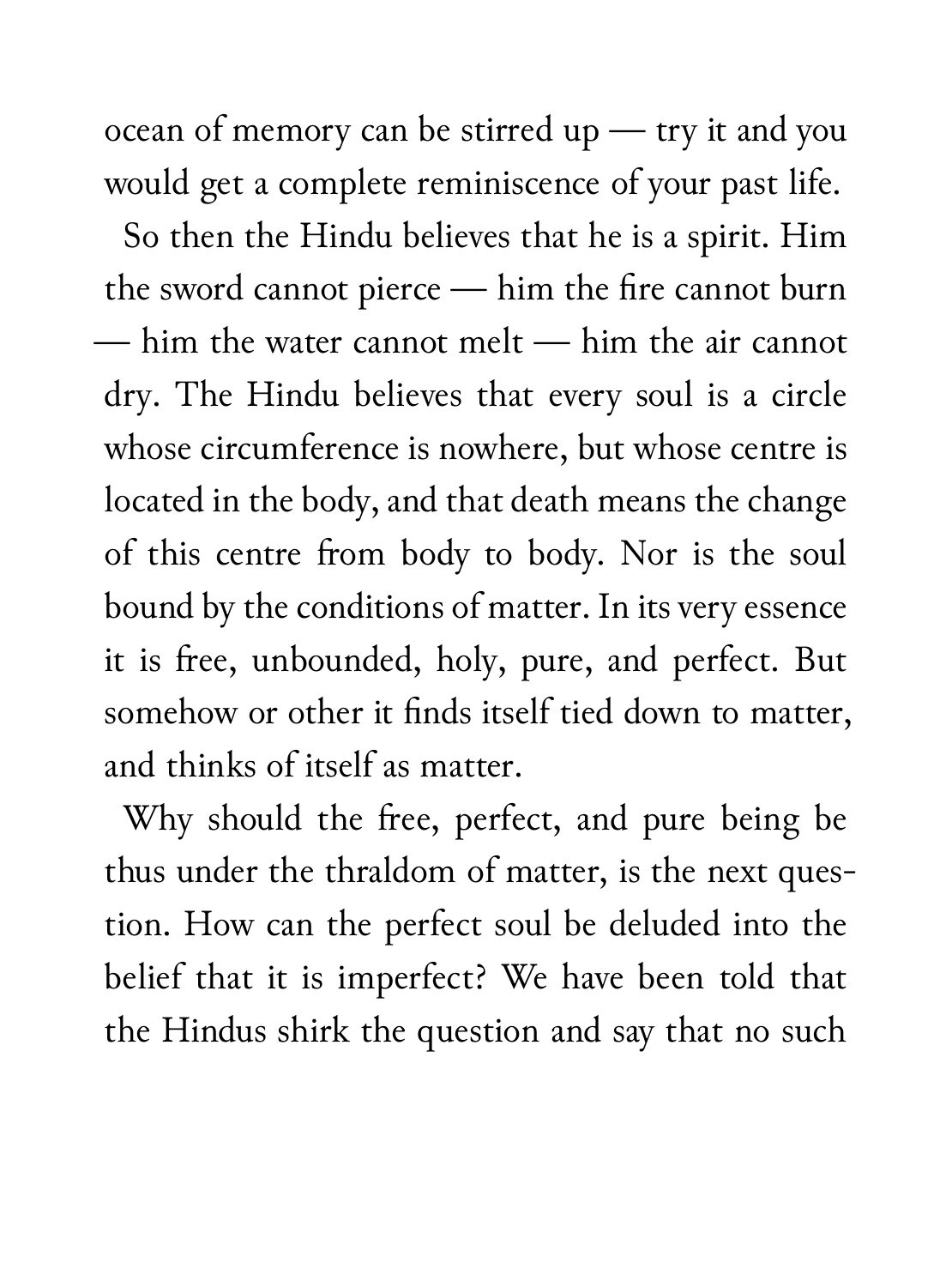question can be there. Some thinkers want to answer it by positing one or more quasi-perfect beings, and use big scientific names to fill up the gap. But naming is not explaining. The question remains the same. How can the perfect become the quasi-perfect; how can the pure, the absolute, change even a microscopic particle of its nature? But the Hindu is sincere. He does not want to take shelter under sophistry. He is brave enough to face the question in a manly fashion; and his answer is: "I do not know. I do not know how the perfect being, the soul, came to think of itself as imperfect, as joined to and conditioned by matter." But the fact is a fact for all that. It is a fact in everybody's consciousness that one thinks of oneself as the body. The Hindu does not attempt to explain why one thinks one is the body. The answer that it is the will of God is no explanation. This is nothing more than what the Hindu says, "I do not know."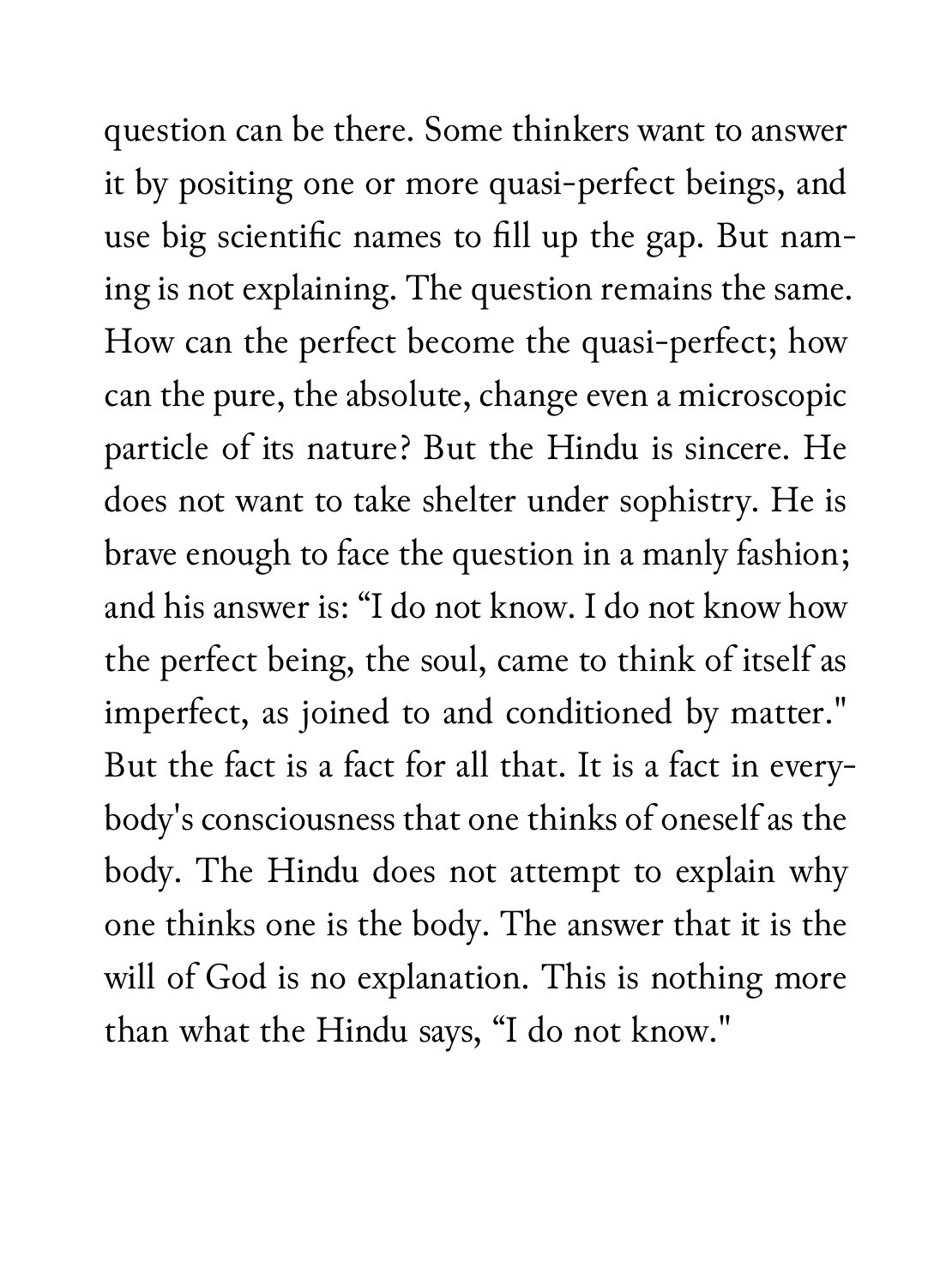Well, then, the human soul is eternal and immortal, perfect and infinite, and death means only a change of centre from one body to another. The present is determined by our past actions, and the future by the present. The soul will go on evolving up or reverting back from birth to birth and death to death. But here is another question: Is man a tiny boat in a tempest, raised one moment on the foamy crest of a billow and dashed down into a yawning chasm the next, rolling to and fro at the mercy of good and bad actions — a powerless, helpless wreck in an ever-raging, ever-rushing, uncompromising current of cause and effect; a little moth placed under the wheel of causation which rolls on crushing everything in its way and waits not for the widow's tears or the orphan's cry? The heart sinks at the idea, yet this is the law of Nature. Is there no hope? Is there no escape? — was the cry that went up from the bottom of the heart of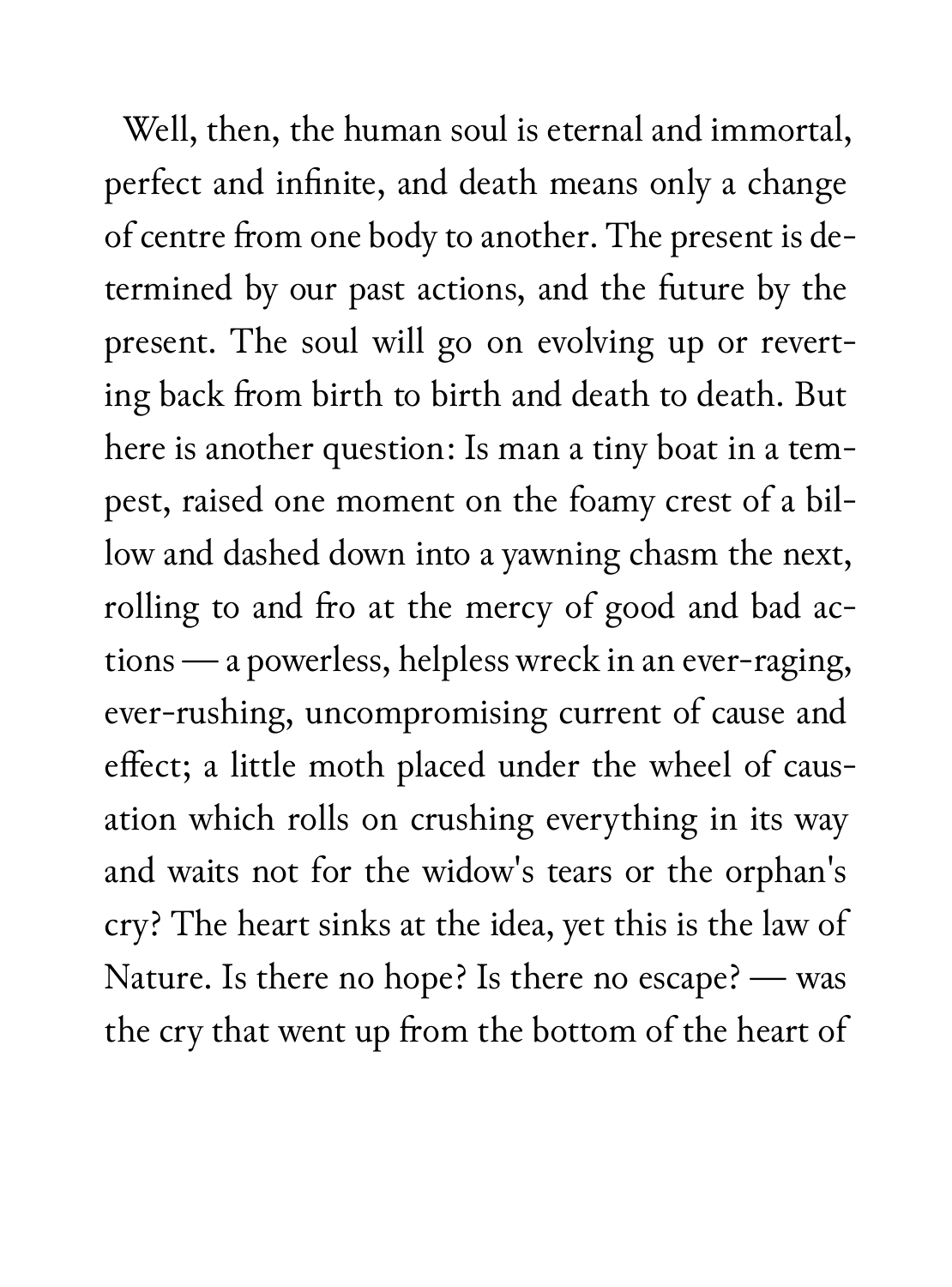despair. It reached the throne of mercy, and words of hope and consolation came down and inspired a Vedic sage, and he stood up before the world and in trumpet voice proclaimed the glad tidings: "Hear, ye children of immortal bliss! even ye that reside in higher spheres! I have found the Ancient One who is beyond all darkness, all delusion: knowing Him alone you shall be saved from death over again." "Children of immortal bliss" — what a sweet, what a hopeful name! Allow me to call you, brethren, by that sweet name — heirs of immortal bliss — yea, the Hindu refuses to call you sinners. Ye are the Children of God, the sharers of immortal bliss, holy and perfect beings. Ye divinities on earth — sinners! It is a sin to call a man so; it is a standing libel on human nature. Come up, O lions, and shake off the delusion that you are sheep; you are souls immortal, spirits free, blest and eternal; ye are not matter, ye are not bodies; matter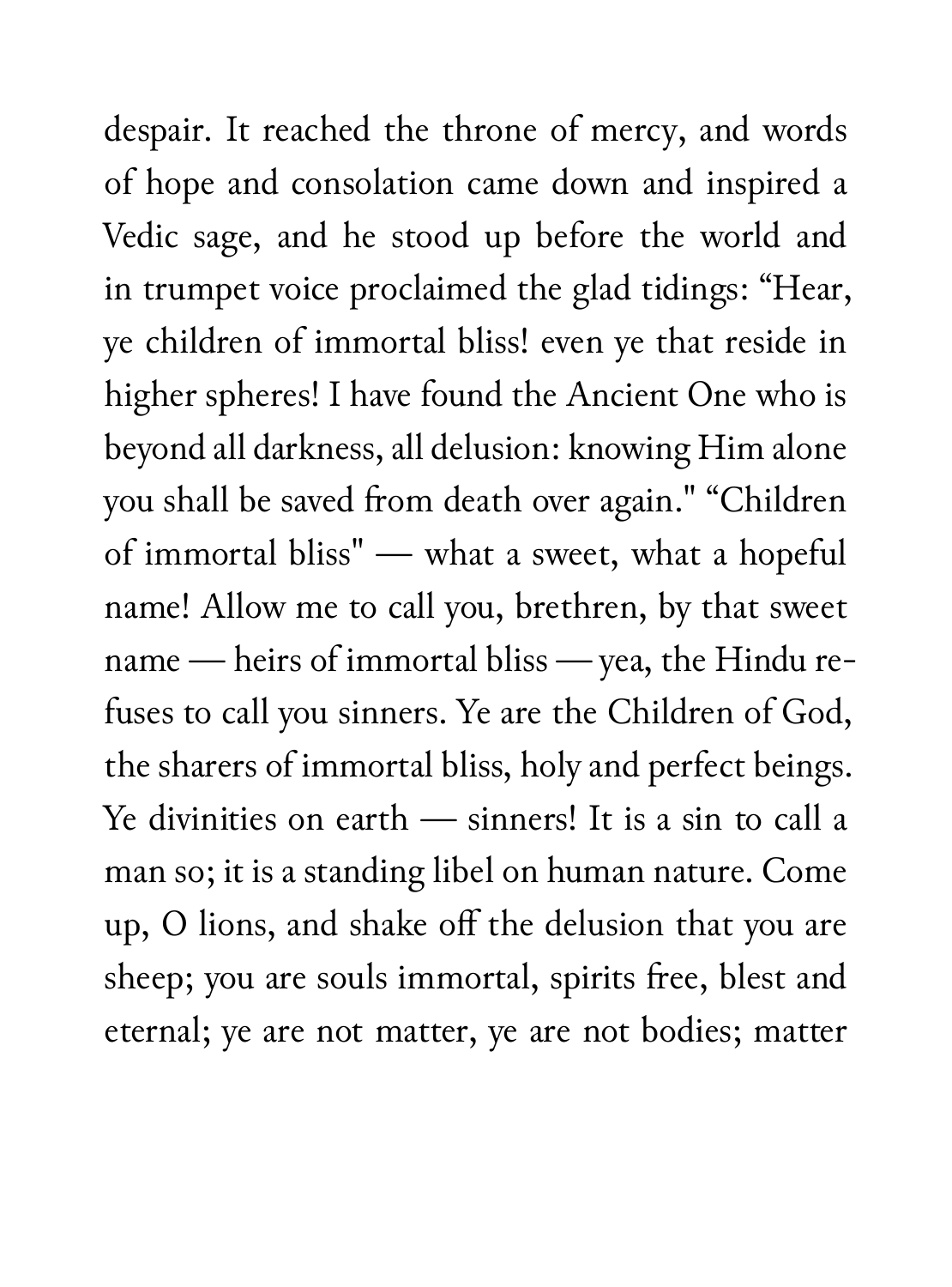is your servant, not you the servant of matter.

Thus it is that the Vedas proclaim not a dreadful combination of unforgiving laws, not an endless prison of cause and effect, but that at the head of all these laws, in and through every particle of matter and force, stands One "by whose command the wind blows, the fire burns, the clouds rain, and death stalks upon the earth."

And what is His nature?

He is everywhere, the pure and formless One, the Almighty and the All-merciful. "Thou art our father, Thou art our mother, Thou art our beloved friend, Thou art the source of all strength; give us strength. Thou art He that beareth the burdens of the universe; help me bear the little burden of this life." Thus sang the Rishis of the Vedas. And how to worship Him? Through love. "He is to be worshipped as the one beloved, dearer than everything in this and the next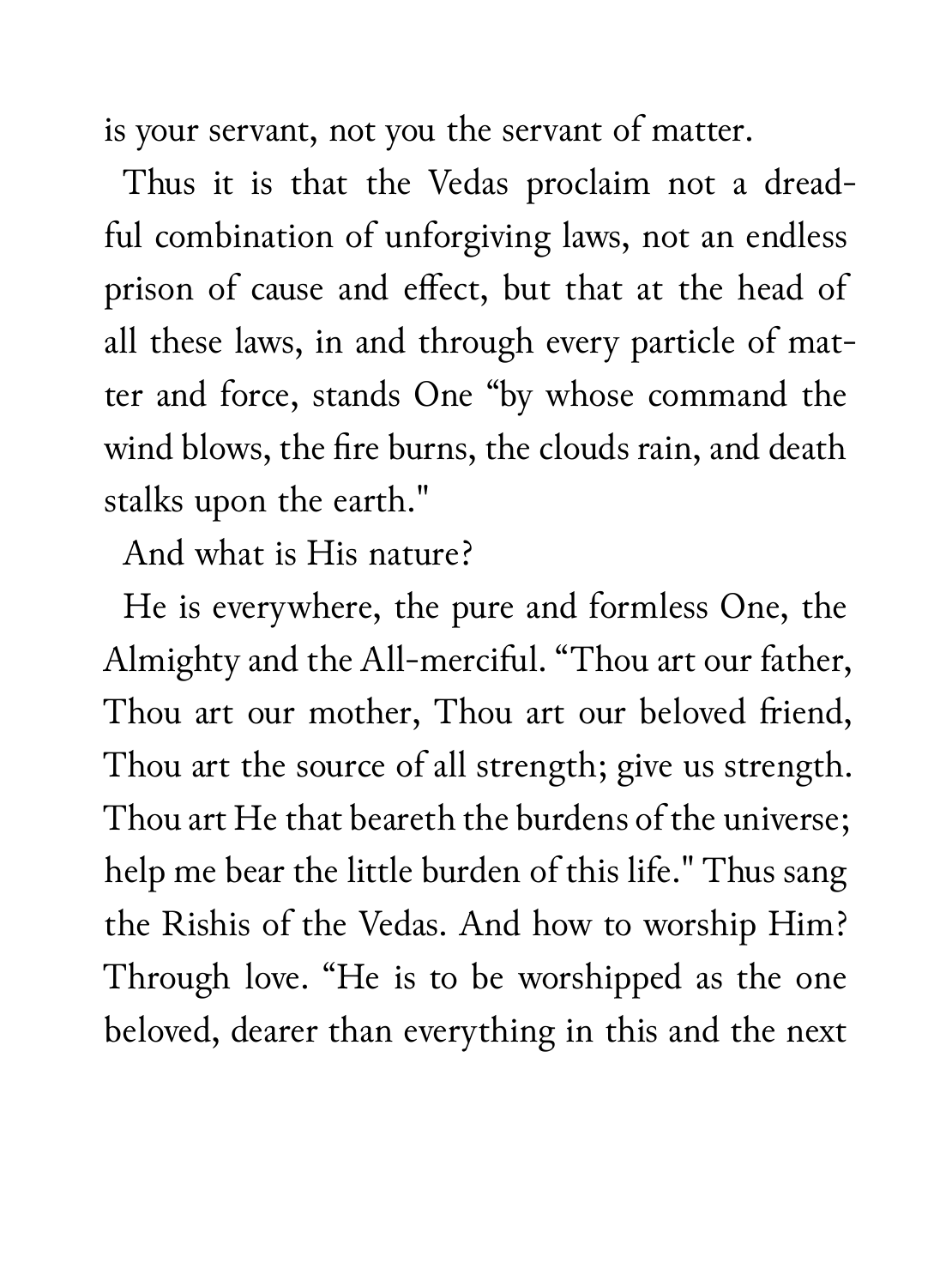life."

This is the doctrine of love declared in the Vedas, and let us see how it is fully developed and taught by Krishna, whom the Hindus believe to have been God incarnate on earth.

He taught that a man ought to live in this world like a lotus leaf, which grows in water but is never moistened by water; so a man ought to live in the world — his heart to God and his hands to work.

It is good to love God for hope of reward in this or the next world, but it is better to love God for love's sake, and the prayer goes: "Lord, I do not want wealth, nor children, nor learning. If it be Thy will, I shall go from birth to birth, but grant me this, that I may love Thee without the hope of reward — love unselfishly for love's sake." One of the disciples of Krishna, the then Emperor of India, was driven from his kingdom by his enemies and had to take shel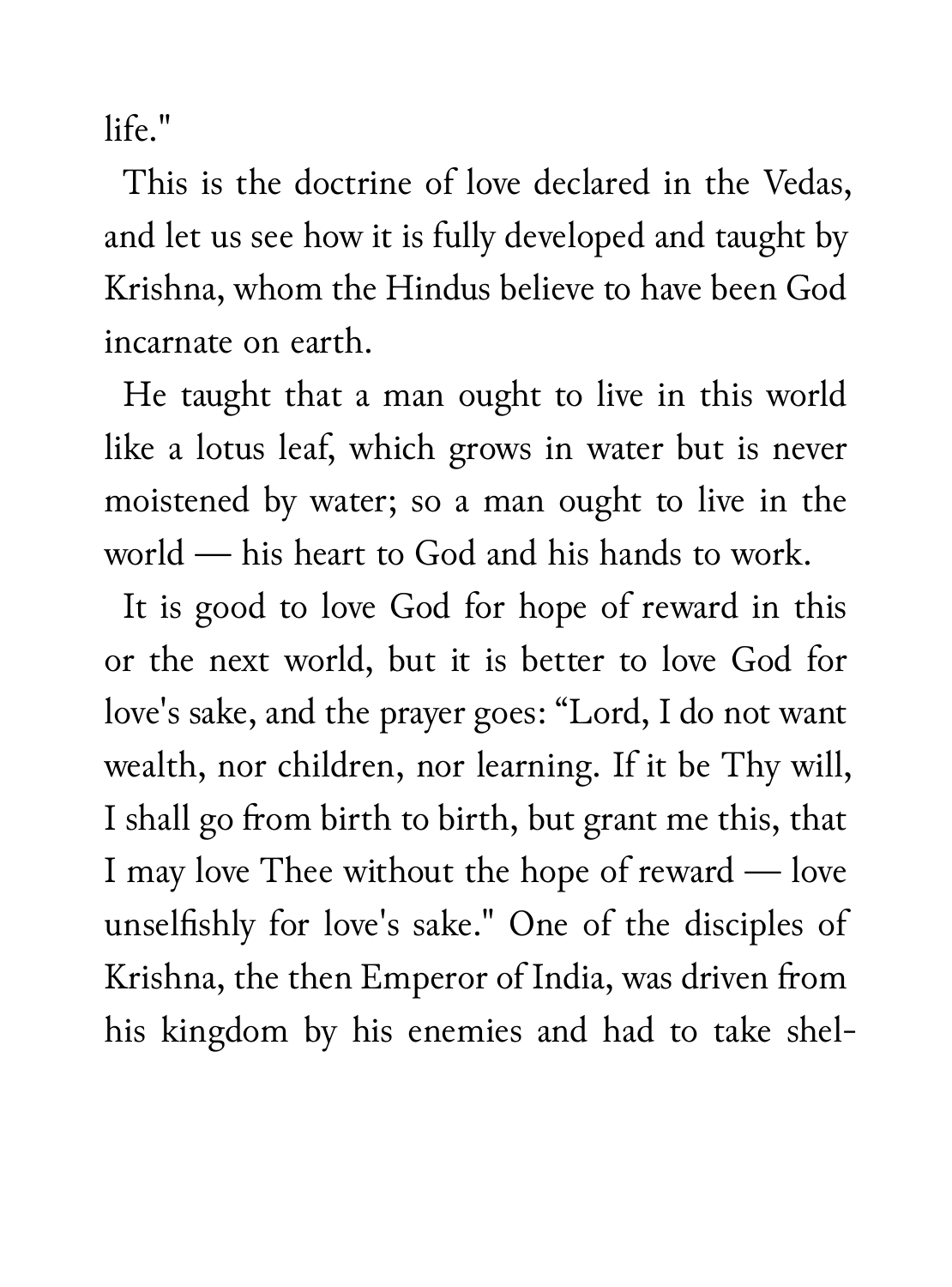ter with his queen in a forest in the Himalayas, and there one day the queen asked him how it was that he, the most virtuous of men, should suffer so much misery. Yudhishthira answered, "Behold, my queen, the Himalayas, how grand and beautiful they are; I love them. They do not give me anything, but my nature is to love the grand, the beautiful, therefore I love them. Similarly, I love the Lord. He is the source of all beauty, of all sublimity. He is the only object to be loved; my nature is to love Him, and therefore I love. I do not pray for anything; I do not ask for anything. Let Him place me wherever He likes. I must love Him for love's sake. I cannot trade in love."

The Vedas teach that the soul is divine, only held in the bondage of matter; perfection will be reached when this bond will burst, and the word they use for it is therefore, Mukti — freedom, freedom from the bonds of imperfection, freedom from death and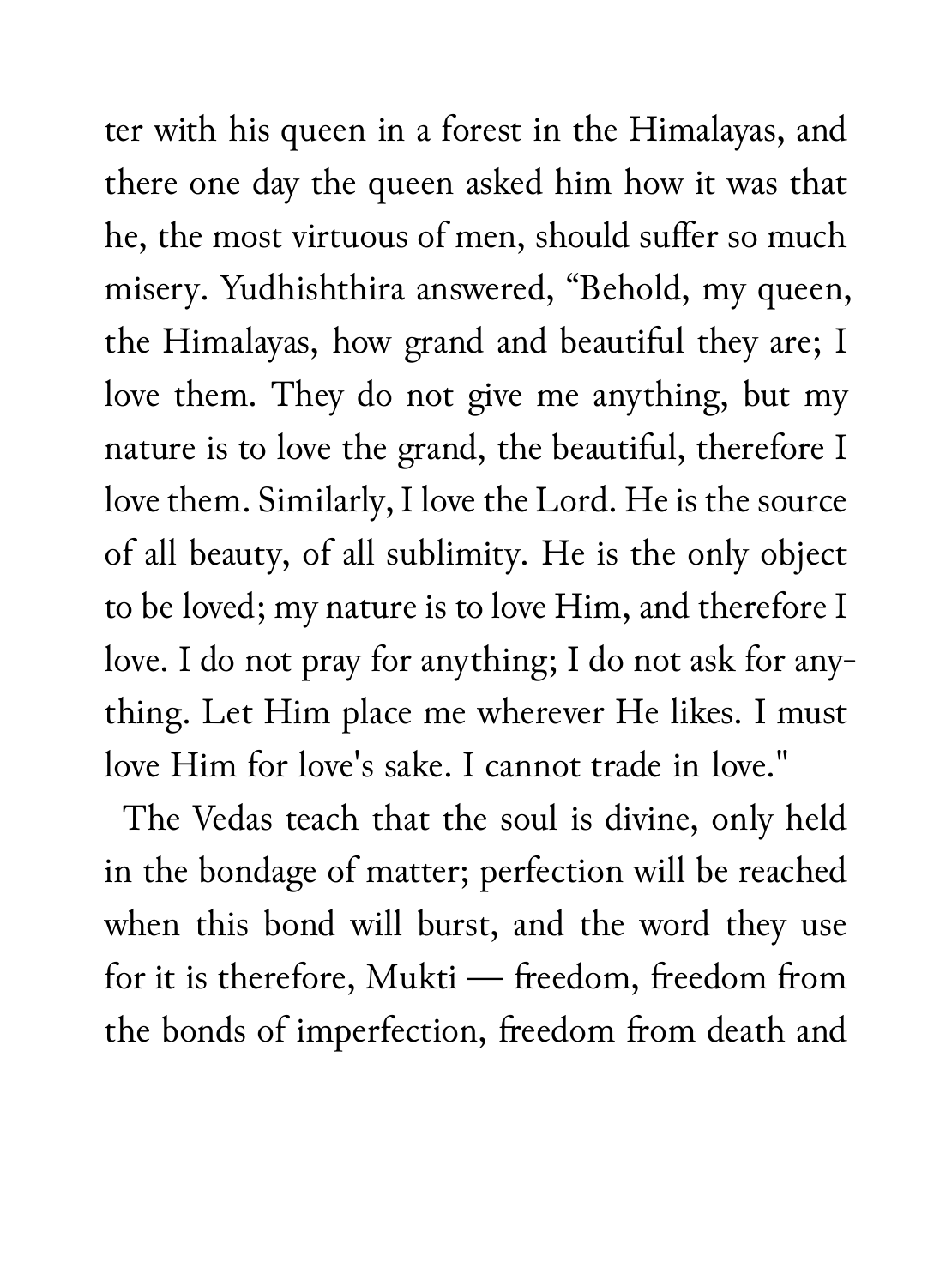misery.

And this bondage can only fall off through the mercy of God, and this mercy comes on the pure. So purity is the condition of His mercy. How does that mercy act? He reveals Himself to the pure heart; the pure and the stainless see God, yea, even in this life; then and then only all the crookedness of the heart is made straight. Then all doubt ceases. He is no more the freak of a terrible law of causation. This is the very centre, the very vital conception of Hinduism. The Hindu does not want to live upon words and theories. If there are existences beyond the ordinary sensuous existence, he wants to come face to face with them. If there is a soul in him which is not matter, if there is an all-merciful universal Soul, he will go to Him direct. He must see Him, and that alone can destroy all doubts. So the best proof a Hindu sage gives about the soul, about God, is: "I have seen the soul;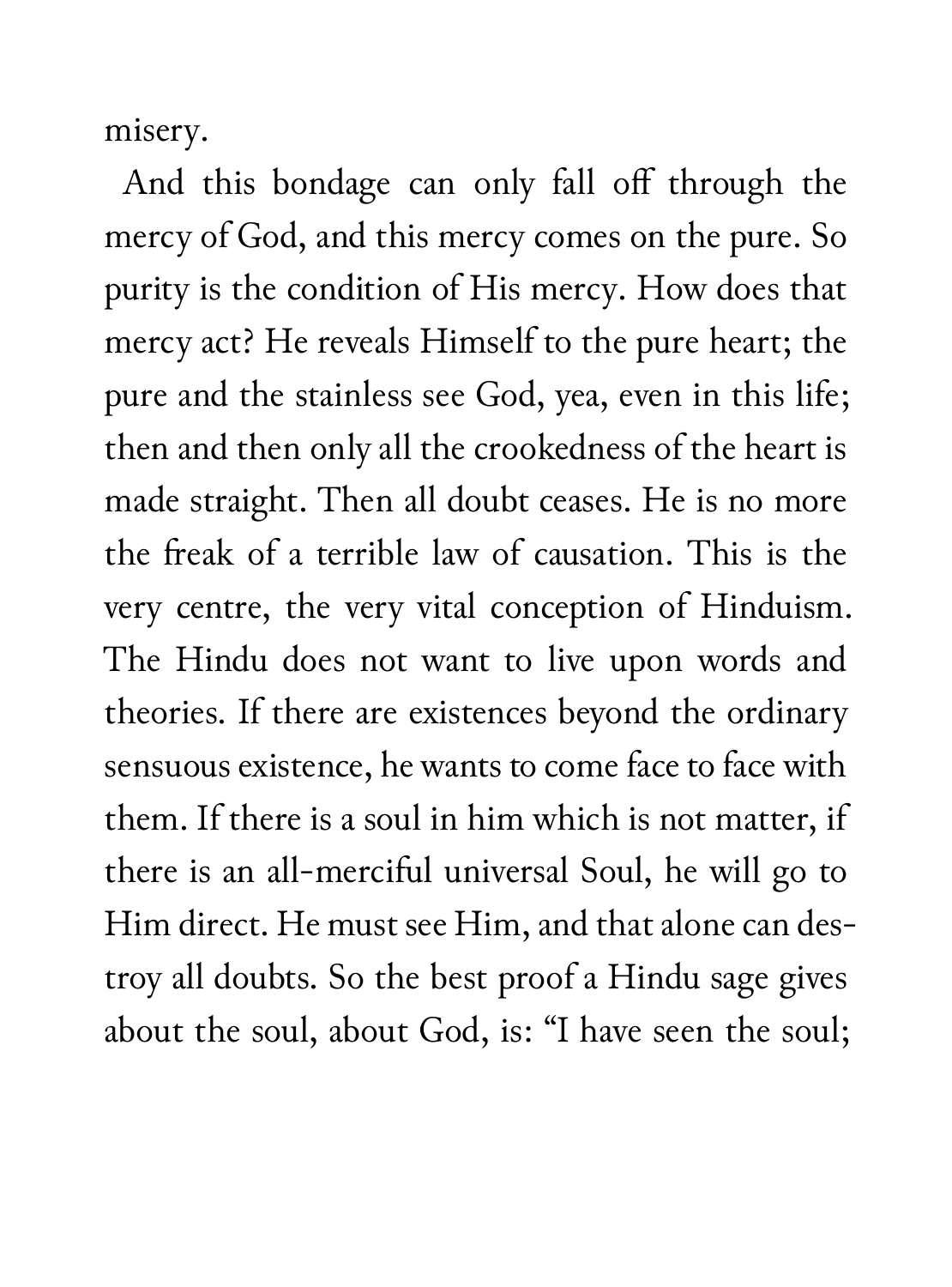I have seen God." And that is the only condition of perfection. The Hindu religion does not consist in struggles and attempts to believe a certain doctrine or dogma, but in realising — not in believing, but in being and becoming.

Thus the whole object of their system is by constant struggle to become perfect, to become divine, to reach God and see God, and this reaching God, seeing God, becoming perfect even as the Father in Heaven is perfect, constitutes the religion of the Hindus.

And what becomes of a man when he attains perfection? He lives a life of bliss infinite. He enjoys infinite and perfect bliss, having obtained the only thing in which man ought to have pleasure, namely God, and enjoys the bliss with God.

So far all the Hindus are agreed. This is the common religion of all the sects of India; but, then, per-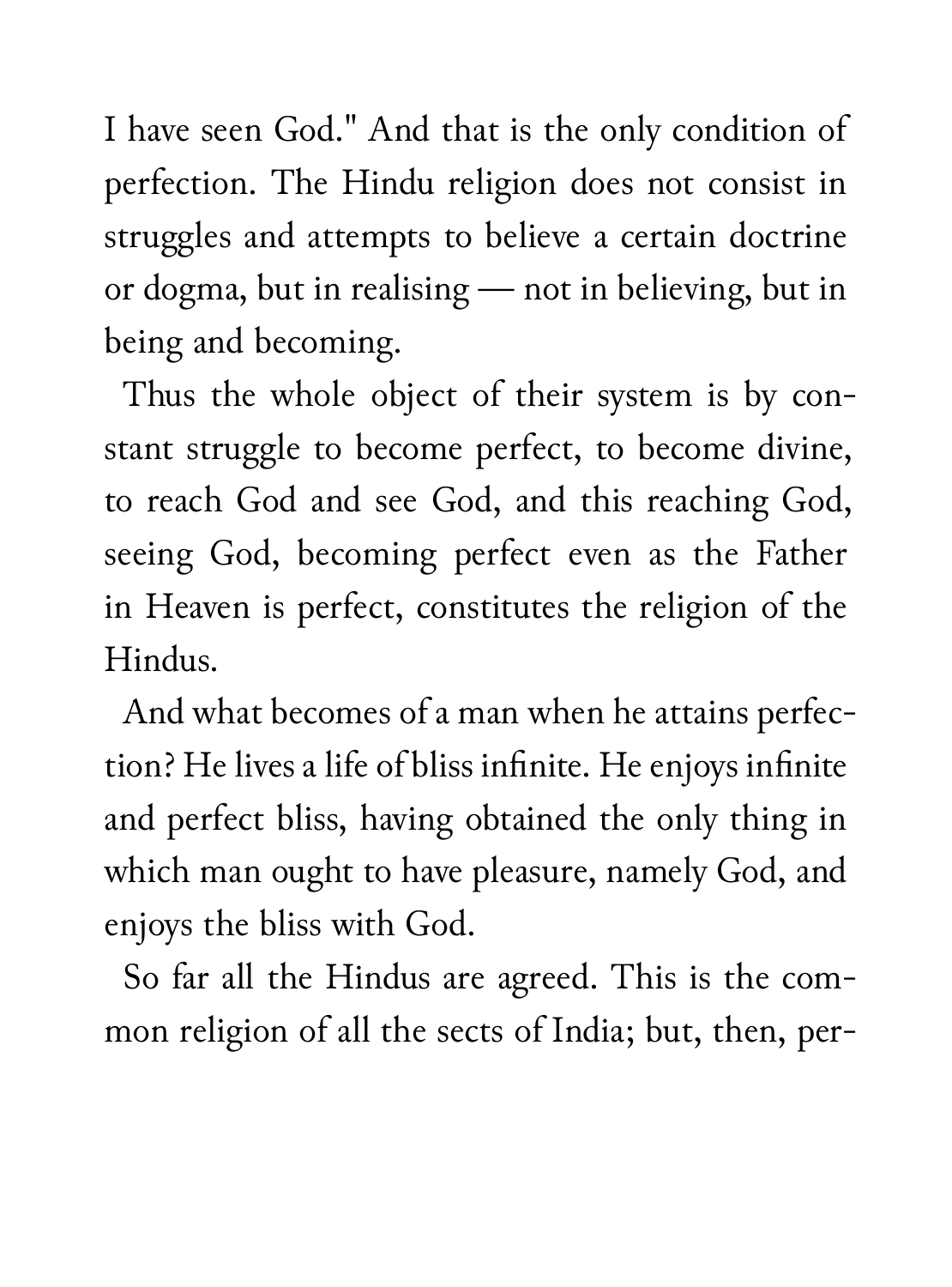fection is absolute, and the absolute cannot be two or three. It cannot have any qualities. It cannot be an individual. And so when a soul becomes perfect and absolute, it must become one with Brahman, and it would only realise the Lord as the perfection, the reality, of its own nature and existence, the existence absolute, knowledge absolute, and bliss absolute. We have often and often read this called the losing of individuality and becoming a stock or a stone.

"He jests at scars that never felt a wound."

I tell you it is nothing of the kind. If it is happiness to enjoy the consciousness of this small body, it must be greater happiness to enjoy the consciousness of two bodies, the measure of happiness increasing with the consciousness of an increasing number of bodies, the aim, the ultimate of happiness being reached when it would become a universal consciousness.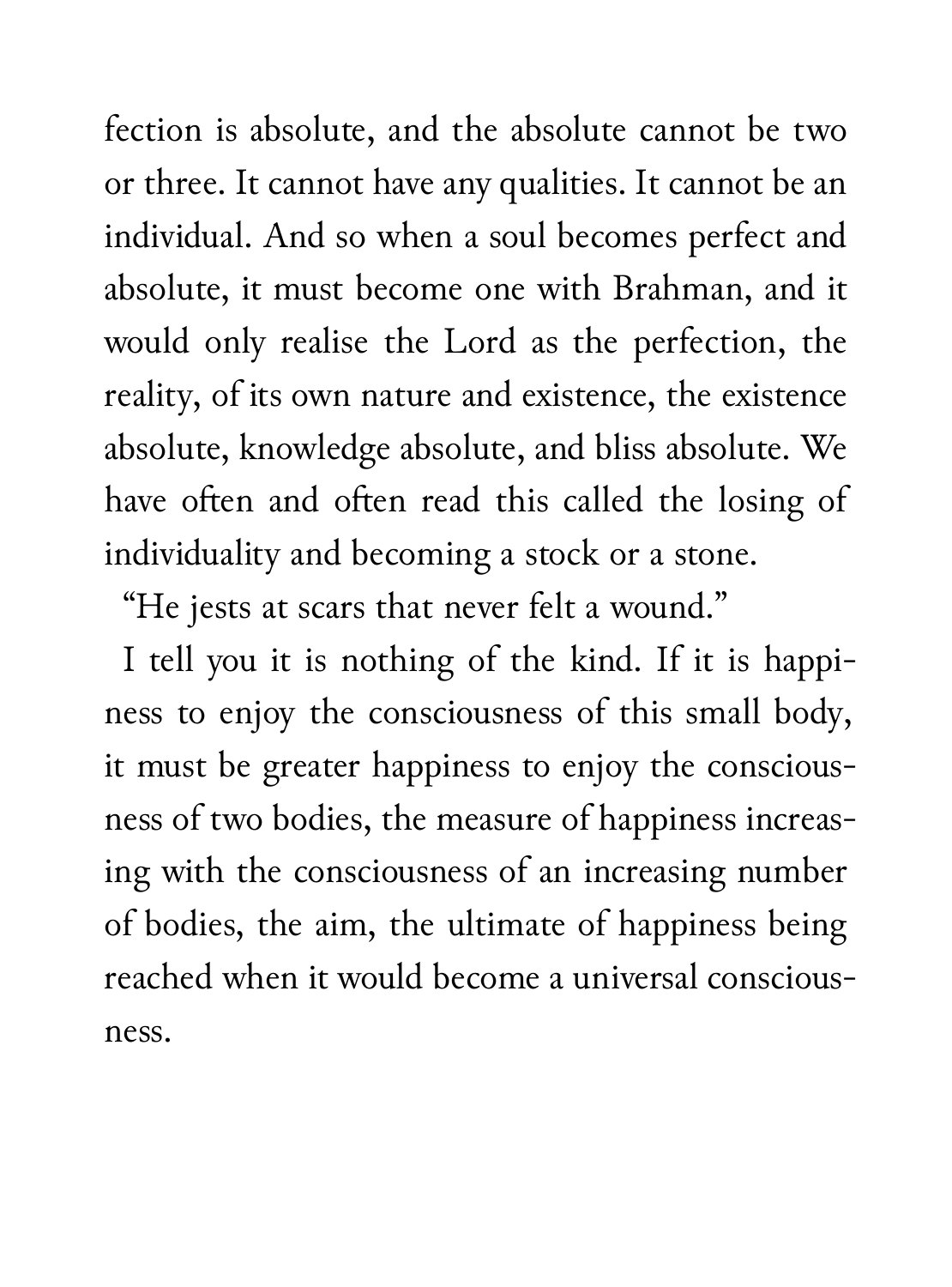Therefore, to gain this infinite universal individuality, this miserable little prison-individuality must go. Then alone can death cease when I am alone with life, then alone can misery cease when I am one with happiness itself, then alone can all errors cease when I am one with knowledge itself; and this is the necessary scientific conclusion. Science has proved to me that physical individuality is a delusion, that really my body is one little continuously changing body in an unbroken ocean of matter; and Advaita (unity) is the necessary conclusion with my other counterpart, soul.

Science is nothing but the finding of unity. As soon as science would reach perfect unity, it would stop from further progress, because it would reach the goal. Thus Chemistry could not progress farther when it would discover one element out of which all other could be made. Physics would stop when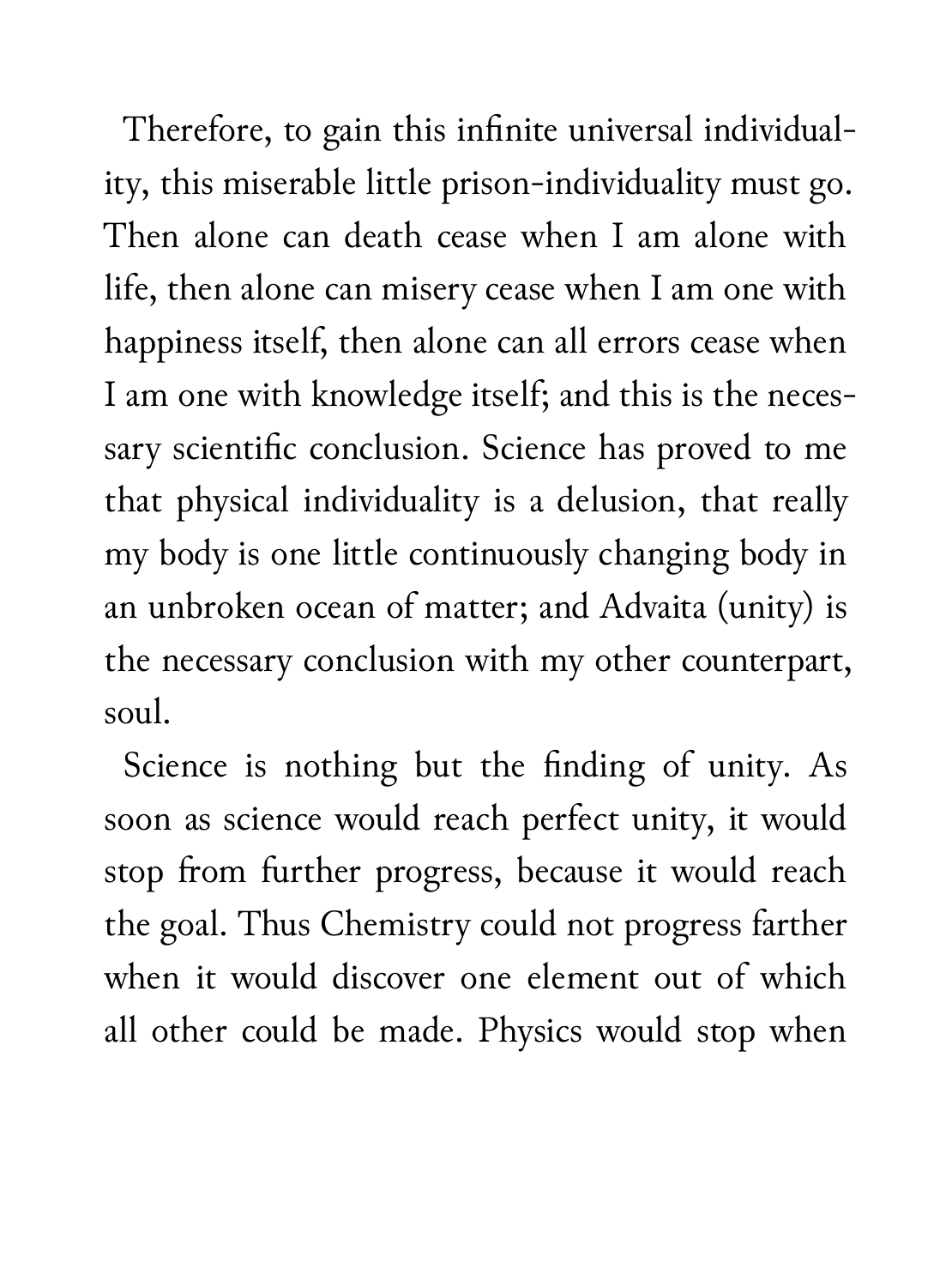it would be able to fulfill its services in discovering one energy of which all others are but manifestations, and the science of religion become perfect when it would discover Him who is the one life in a universe of death, Him who is the constant basis of an everchanging world. One who is the only Soul of which all souls are but delusive manifestations. Thus is it, through multiplicity and duality, that the ultimate unity is reached. Religion can go no farther. This is the goal of all science.

All science is bound to come to this conclusion in the long run. Manifestation, and not creation, is the word of science today, and the Hindu is only glad that what he has been cherishing in his bosom for ages is going to be taught in more forcible language, and with further light from the latest conclusions of science.

Descend we now from the aspirations of philosophy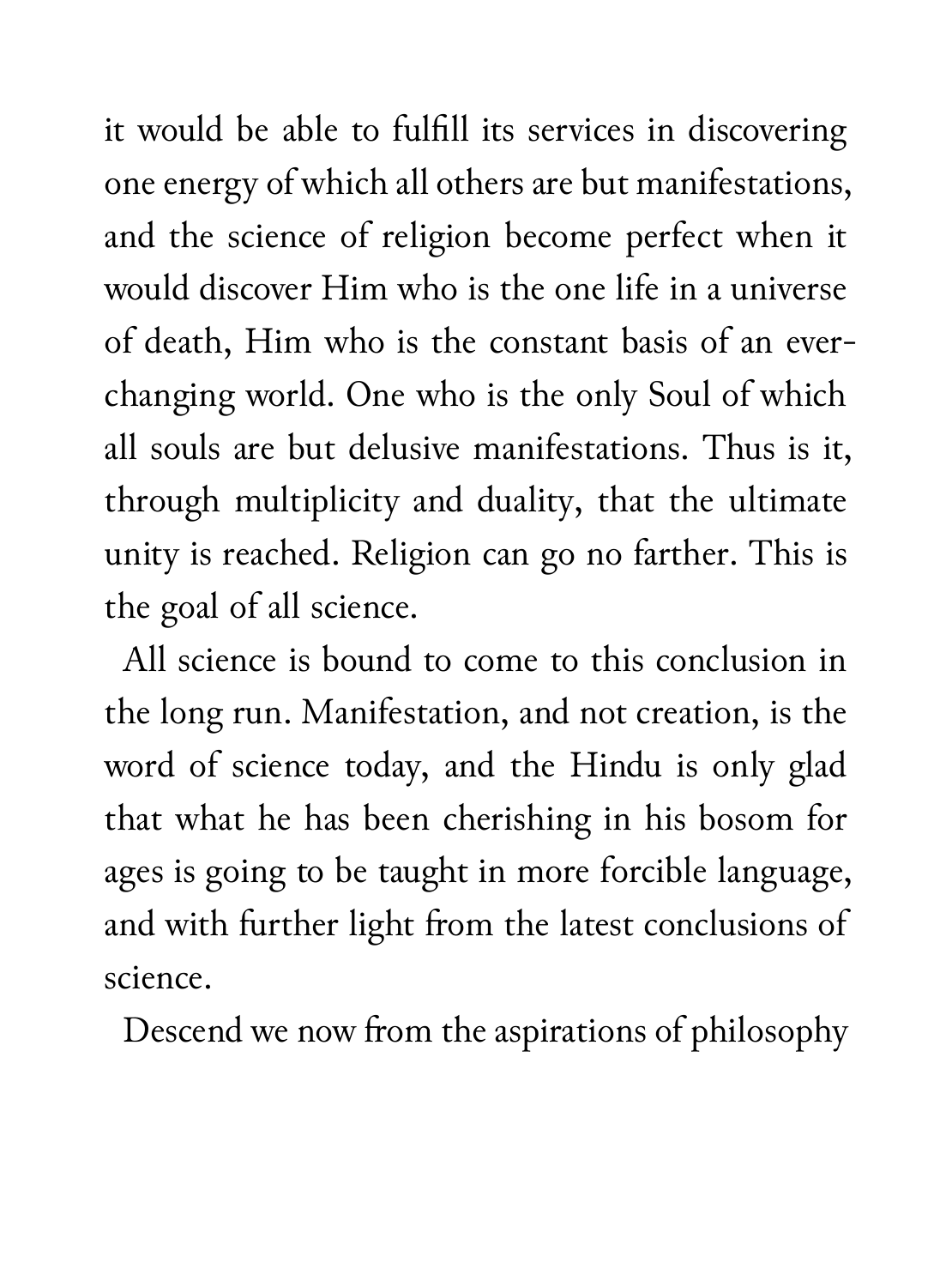to the religion of the ignorant. At the very outset, I may tell you that there is no polytheism in India. In every temple, if one stands by and listens, one will find the worshippers applying all the attributes of God, including omnipresence, to the images. It is not polytheism, nor would the name henotheism explain the situation. "The rose called by any other name would smell as sweet." Names are not explanations.

I remember, as a boy, hearing a Christian missionary preach to a crowd in India. Among other sweet things he was telling them was that if he gave a blow to their idol with his stick, what could it do? One of his hearers sharply answered, "If I abuse your God, what can He do?" "You would be punished," said the preacher, "when you die." "So my idol will punish you when you die," retorted the Hindu.

The tree is known by its fruits. When I have seen amongst them that are called idolaters, men, the like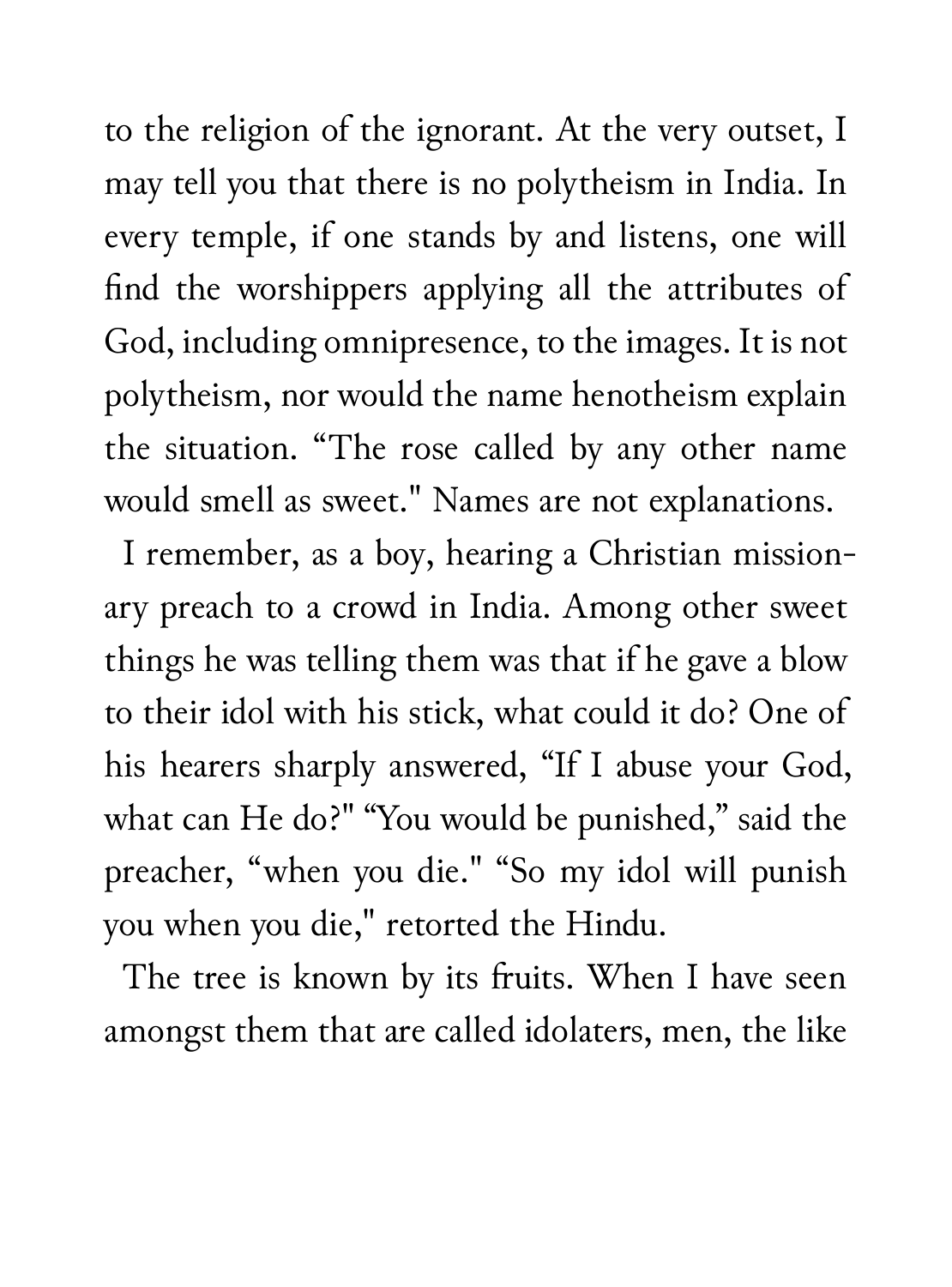of whom in morality and spirituality and love I have never seen anywhere, I stop and ask myself, "Can sin beget holiness?"

Superstition is a great enemy of man, but bigotry is worse. Why does a Christian go to church? Why is the cross holy? Why is the face turned toward the sky in prayer? Why are there so many images in the Catholic Church? Why are there so many images in the minds of Protestants when they pray? My brethren, we can no more think about anything without a mental image than we can live without breathing. By the law of association, the material image calls up the mental idea and vice versa. This is why the Hindu uses an external symbol when he worships. He will tell you, it helps to keep his mind fixed on the Being to whom he prays. He knows as well as you do that the image is not God, is not omnipresent. After all, how much does omnipresence mean to almost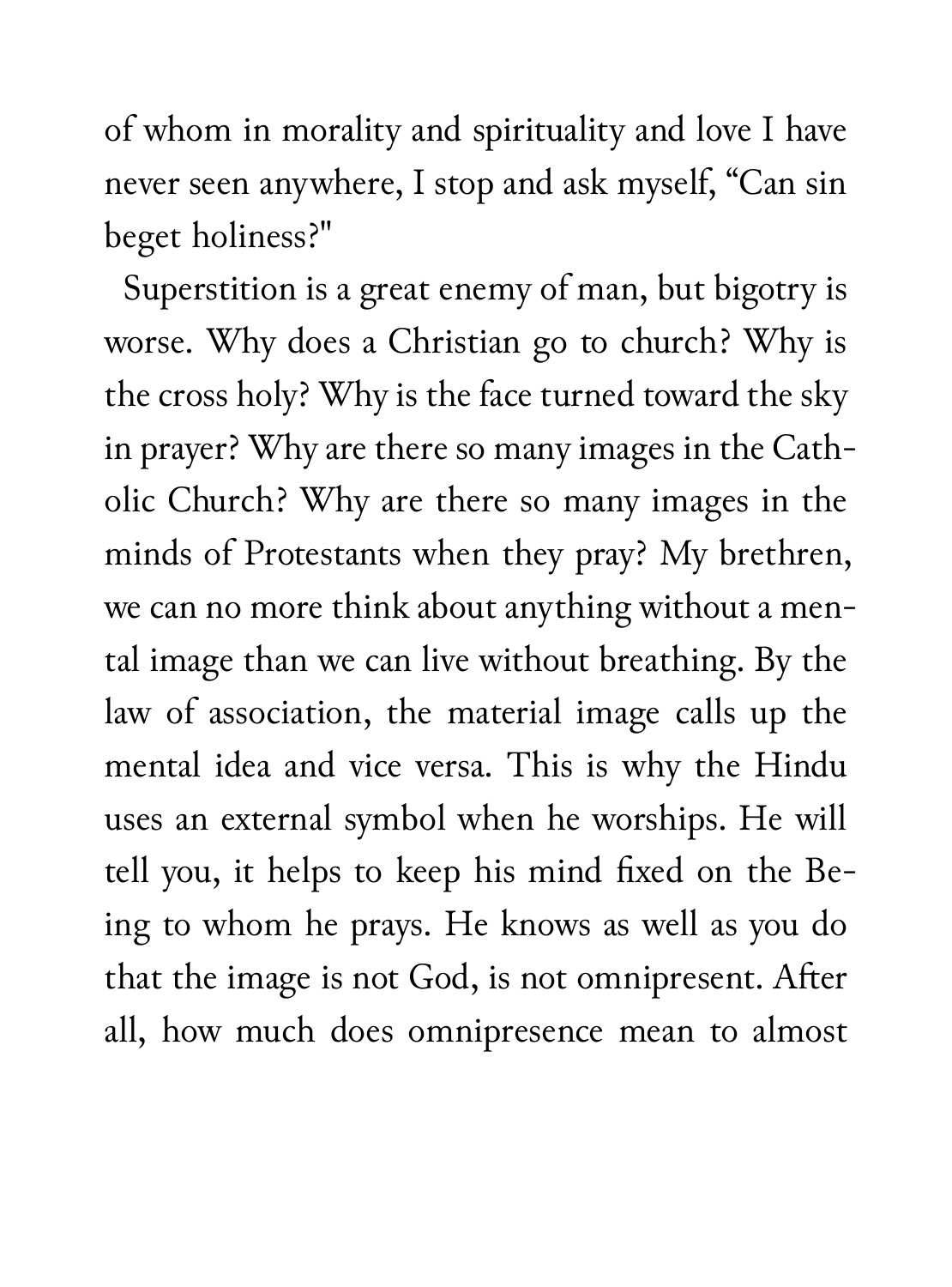the whole world? It stands merely as a word, a symbol. Has God superficial area? If not, when we repeat that word "omnipresent", we think of the extended sky or of space, that is all.

As we find that somehow or other, by the laws of our mental constitution, we have to associate our ideas of infinity with the image of the blue sky, or of the sea, so we naturally connect our idea of holiness with the image of a church, a mosque, or a cross. The Hindus have associated the idea of holiness, purity, truth, omnipresence, and such other ideas with different images and forms. But with this difference that while some people devote their whole lives to their idol of a church and never rise higher, because with them religion means an intellectual assent to certain doctrines and doing good to their fellows, the whole religion of the Hindu is centred in realisation. Man is to become divine by realising the divine. Idols or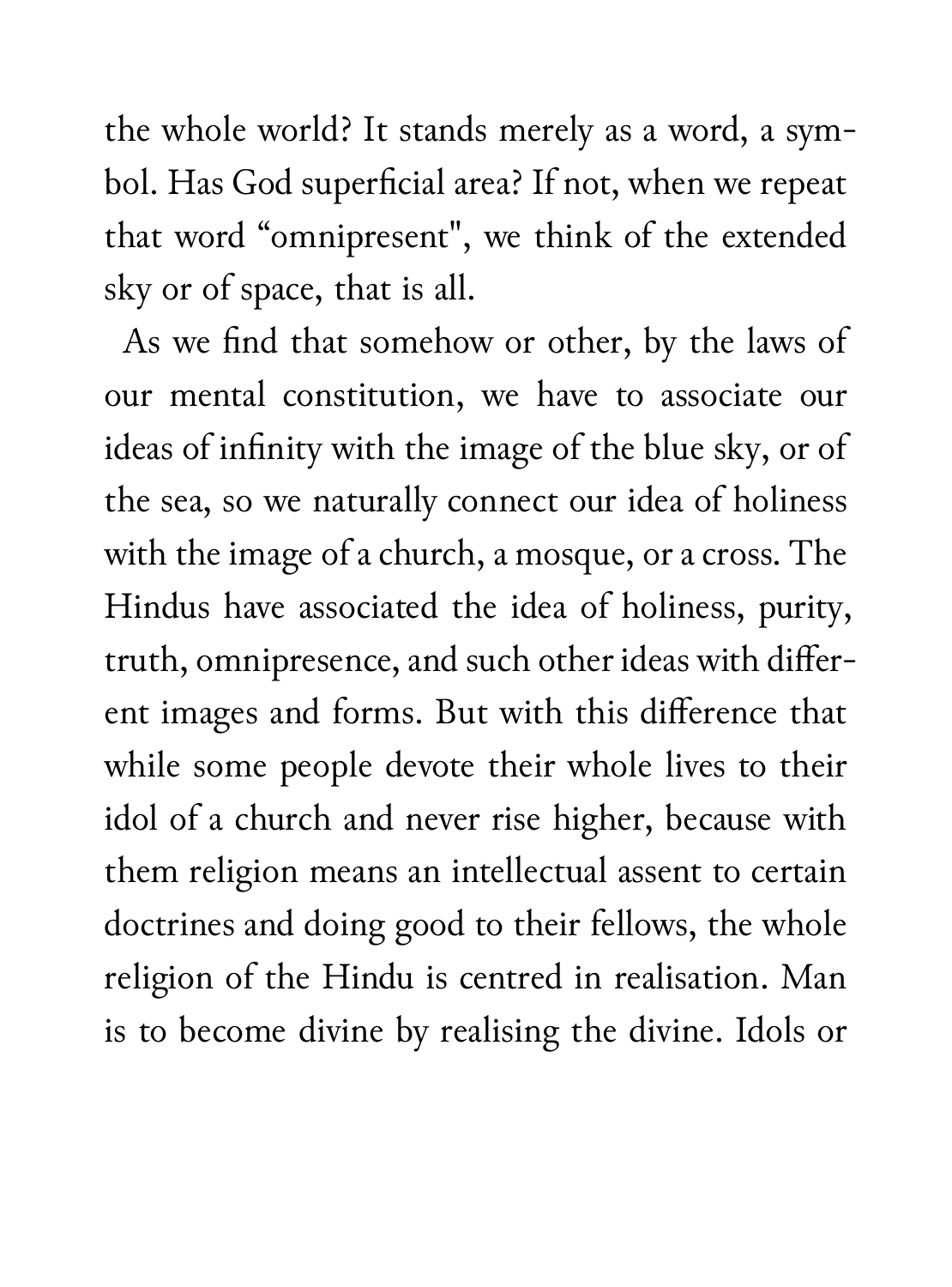temples or churches or books are only the supports, the helps, of his spiritual childhood: but on and on he must progress.

He must not stop anywhere. "External worship, material worship," say the scriptures, "is the lowest stage; struggling to rise high, mental prayer is the next stage, but the highest stage is when the Lord has been realised." Mark, the same earnest man who is kneeling before the idol tells you, "Him the Sun cannot express, nor the moon, nor the stars, the lightning cannot express Him, nor what we speak of as fire; through Him they shine." But he does not abuse any one's idol or call its worship sin. He recognises in it a necessary stage of life. "The child is father of the man." Would it be right for an old man to say that childhood is a sin or youth a sin?

If a man can realise his divine nature with the help of an image, would it be right to call that a sin? Nor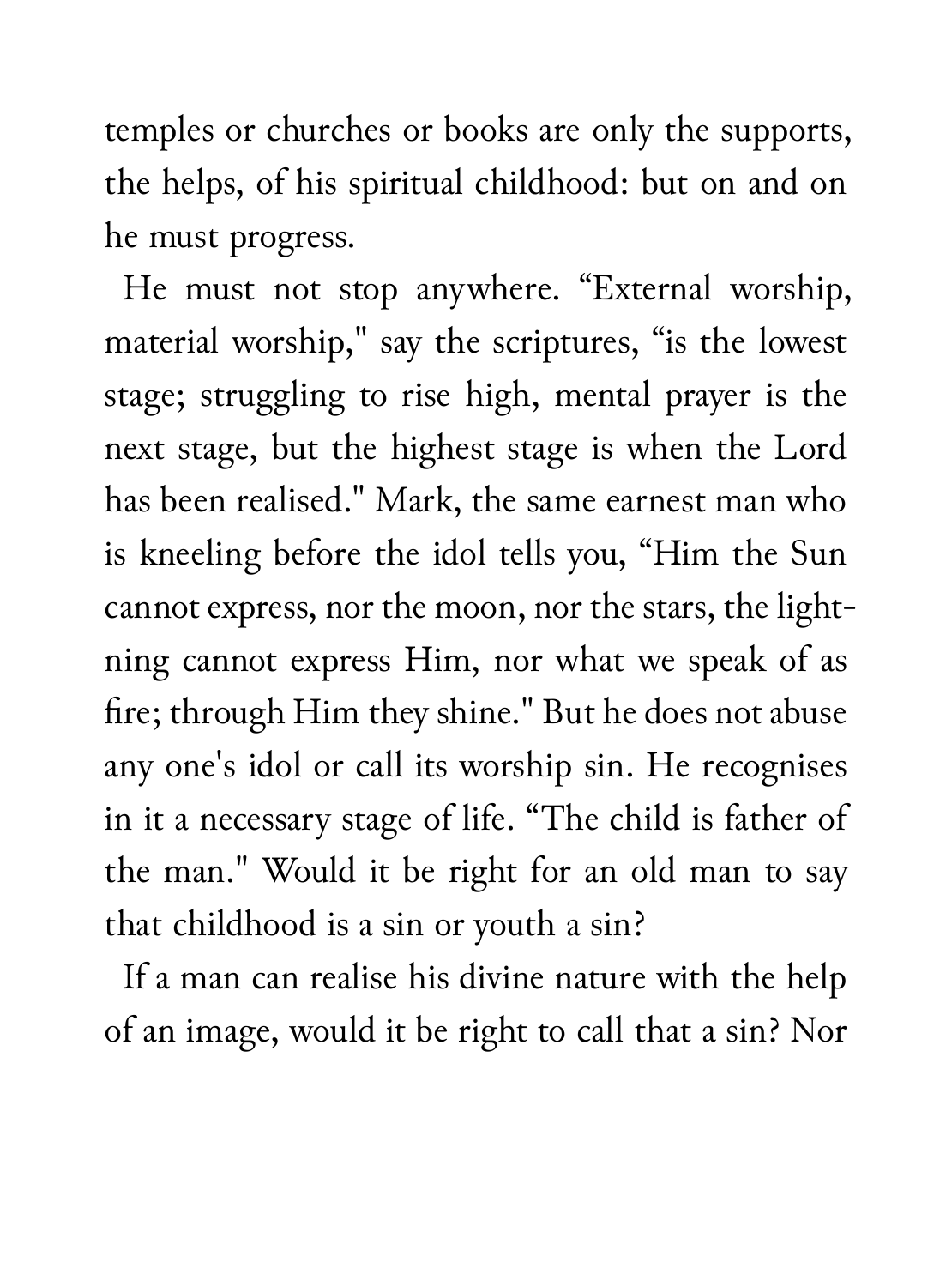even when he has passed that stage, should he call it an error. To the Hindu, man is not travelling from error to truth, but from truth to truth, from lower to higher truth. To him all the religions, from the lowest fetishism to the highest absolutism, mean so many attempts of the human soul to grasp and realise the Infinite, each determined by the conditions of its birth and association, and each of these marks a stage of progress; and every soul is a young eagle soaring higher and higher, gathering more and more strength, till it reaches the Glorious Sun.

Unity in variety is the plan of nature, and the Hindu has recognised it. Every other religion lays down certain fixed dogmas, and tries to force society to adopt them. It places before society only one coat which must fit Jack and John and Henry, all alike. If it does not fit John or Henry, he must go without a coat to cover his body. The Hindus have discovered that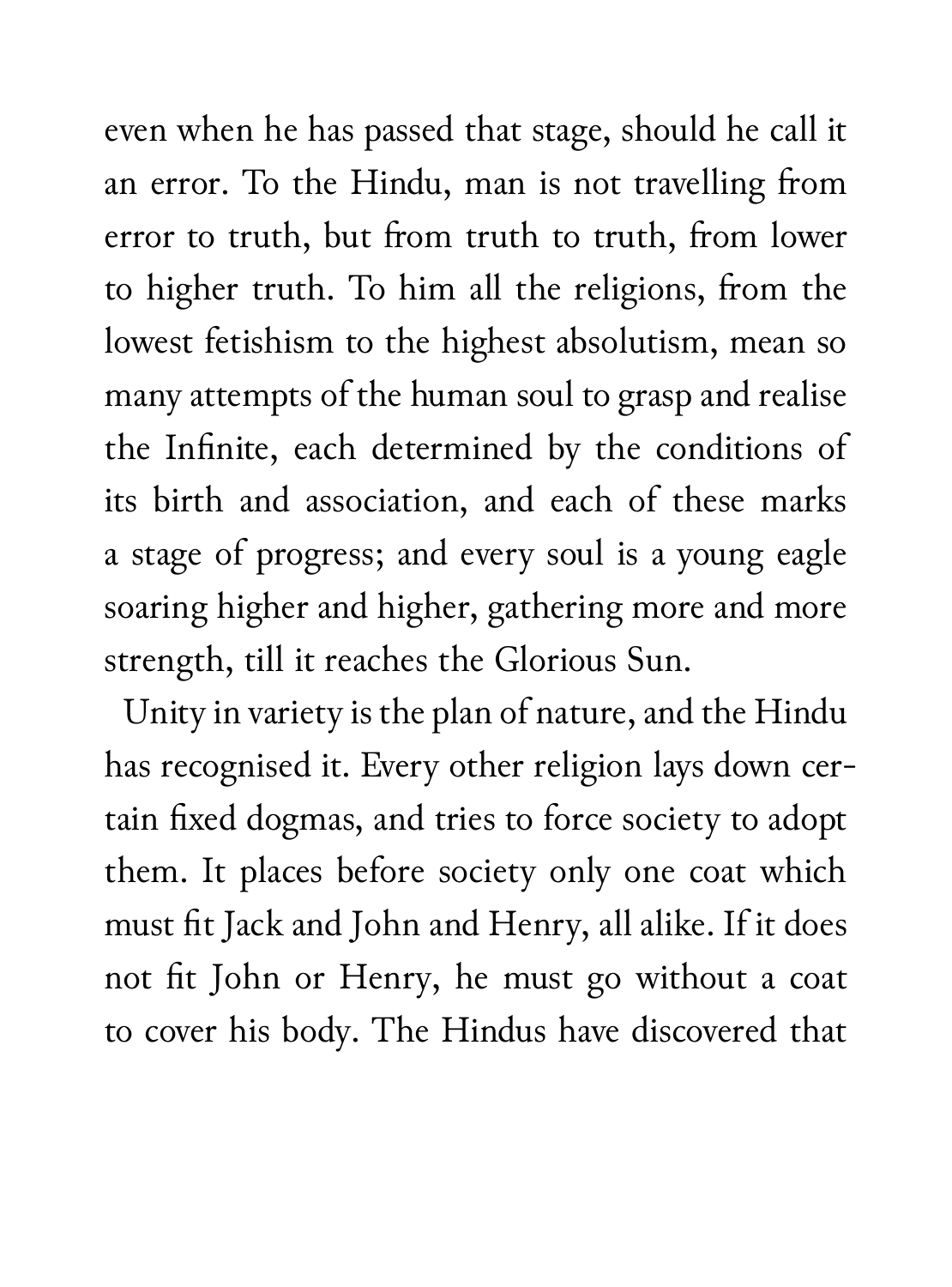the absolute can only be realised, or thought of, or stated, through the relative, and the images, crosses, and crescents are simply so many symbols — so many pegs to hang the spiritual ideas on. It is not that this help is necessary for every one, but those that do not need it have no right to say that it is wrong. Nor is it compulsory in Hinduism.

One thing I must tell you. Idolatry in India does not mean anything horrible. It is not the mother of harlots. On the other hand, it is the attempt of undeveloped minds to grasp high spiritual truths. The Hindus have their faults, they sometimes have their exceptions; but mark this, they are always for punishing their own bodies, and never for cutting the throats of their neighbours. If the Hindu fanatic burns himself on the pyre, he never lights the fire of Inquisition. And even this cannot be laid at the door of his religion any more than the burning of witches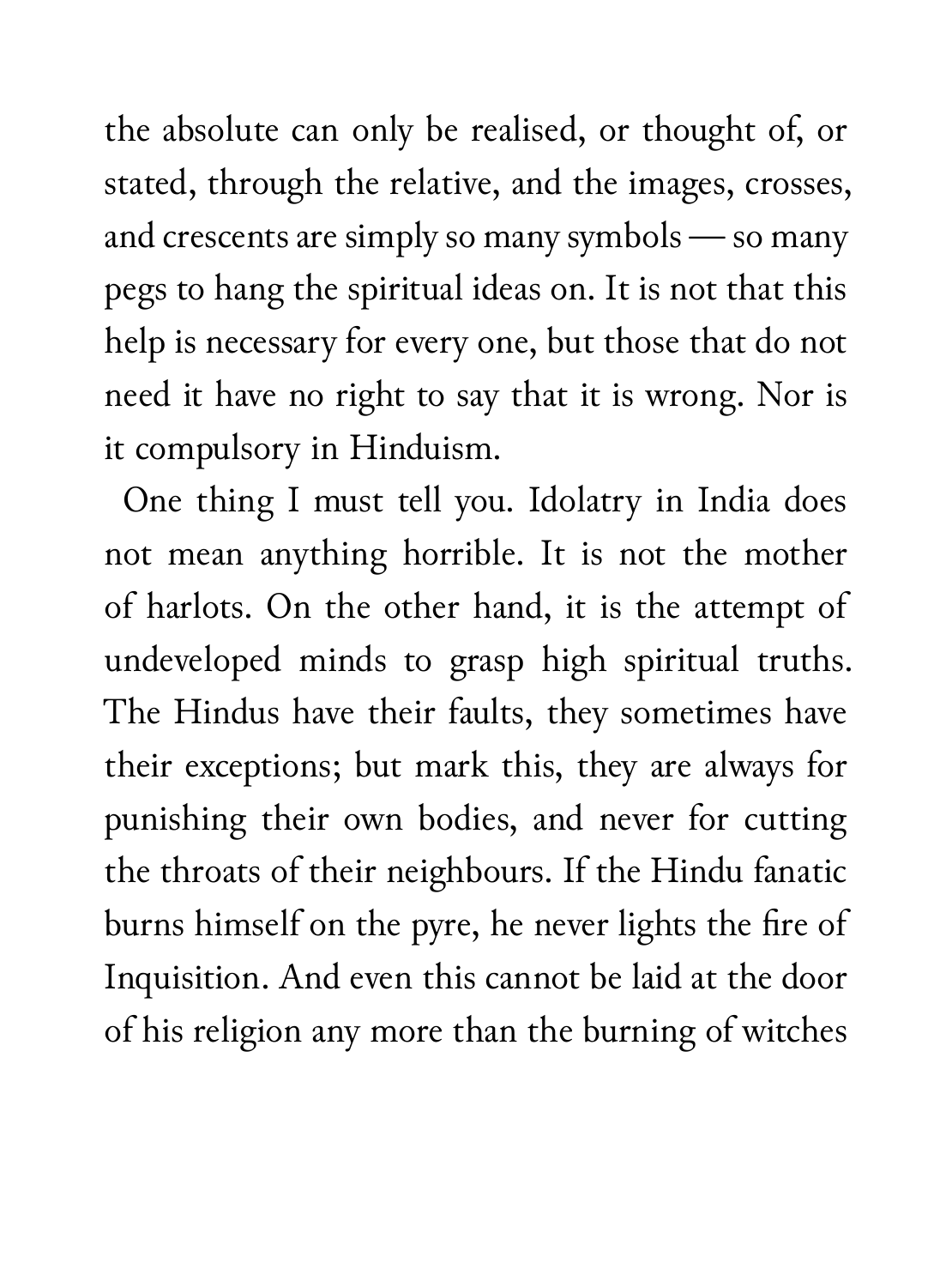can be laid at the door of Christianity.

To the Hindu, then, the whole world of religions is only a travelling, a coming up, of different men and women, through various conditions and circumstances, to the same goal. Every religion is only evolving a God out of the material man, and the same God is the inspirer of all of them. Why, then, are there so many contradictions? They are only apparent, says the Hindu. The contradictions come from the same truth adapting itself to the varying circumstances of different natures.

It is the same light coming through glasses of different colours. And these little variations are necessary for purposes of adaptation. But in the heart of everything the same truth reigns. The Lord has declared to the Hindu in His incarnation as Krishna, "I am in every religion as the thread through a string of pearls. Wherever thou seest extraordinary holi-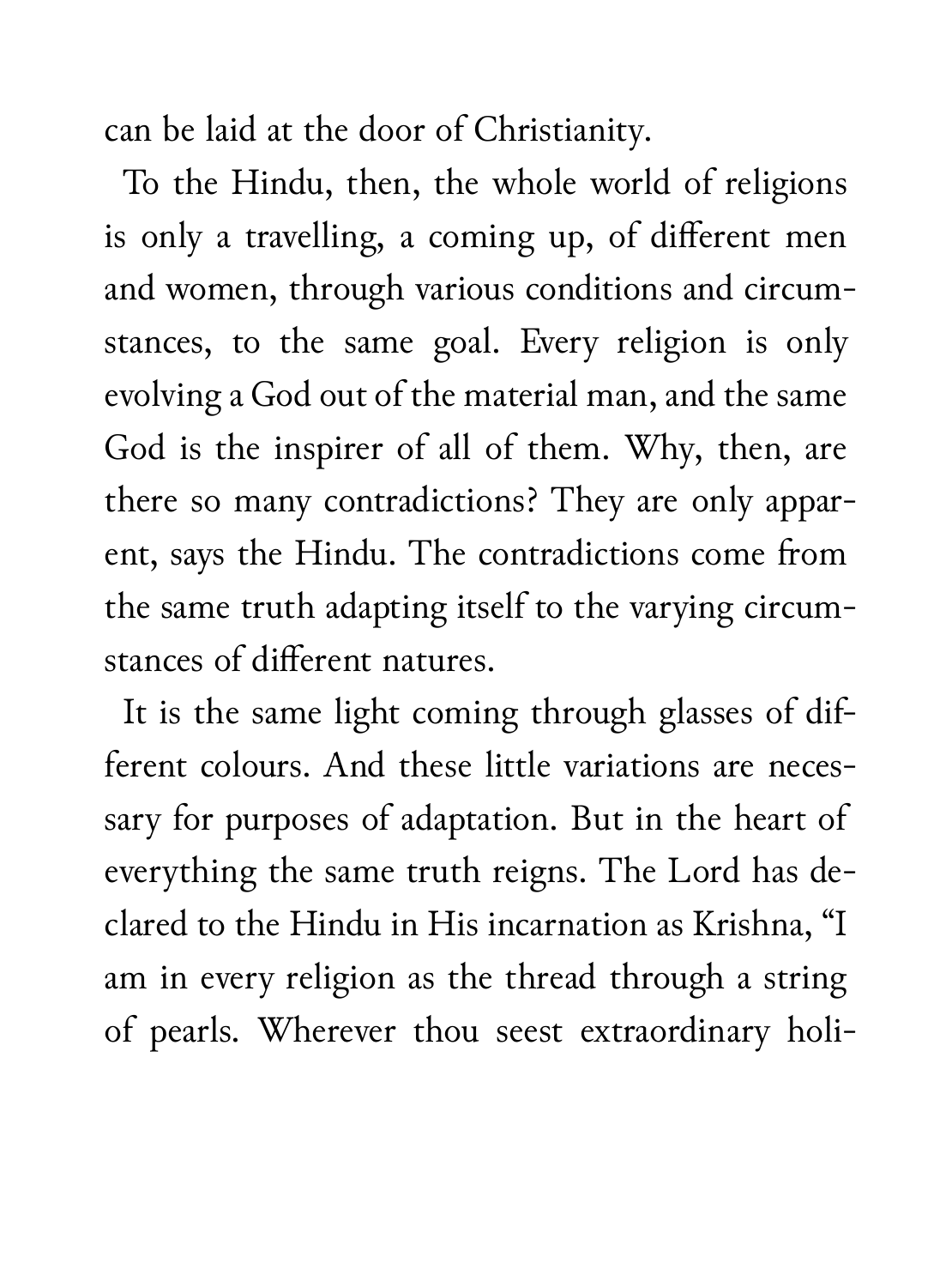ness and extraordinary power raising and purifying humanity, know thou that I am there." And what has been the result? I challenge the world to find, throughout the whole system of Sanskrit philosophy, any such expression as that the Hindu alone will be saved and not others. Says Vyasa, "We find perfect men even beyond the pale of our caste and creed." One thing more. How, then, can the Hindu, whose whole fabric of thought centres in God, believe in Buddhism which is agnostic, or in Jainism which is atheistic?

The Buddhists or the Jains do not depend upon God; but the whole force of their religion is directed to the great central truth in every religion, to evolve a God out of man. They have not seen the Father, but they have seen the Son. And he that hath seen the Son hath seen the Father also.

This, brethren, is a short sketch of the religious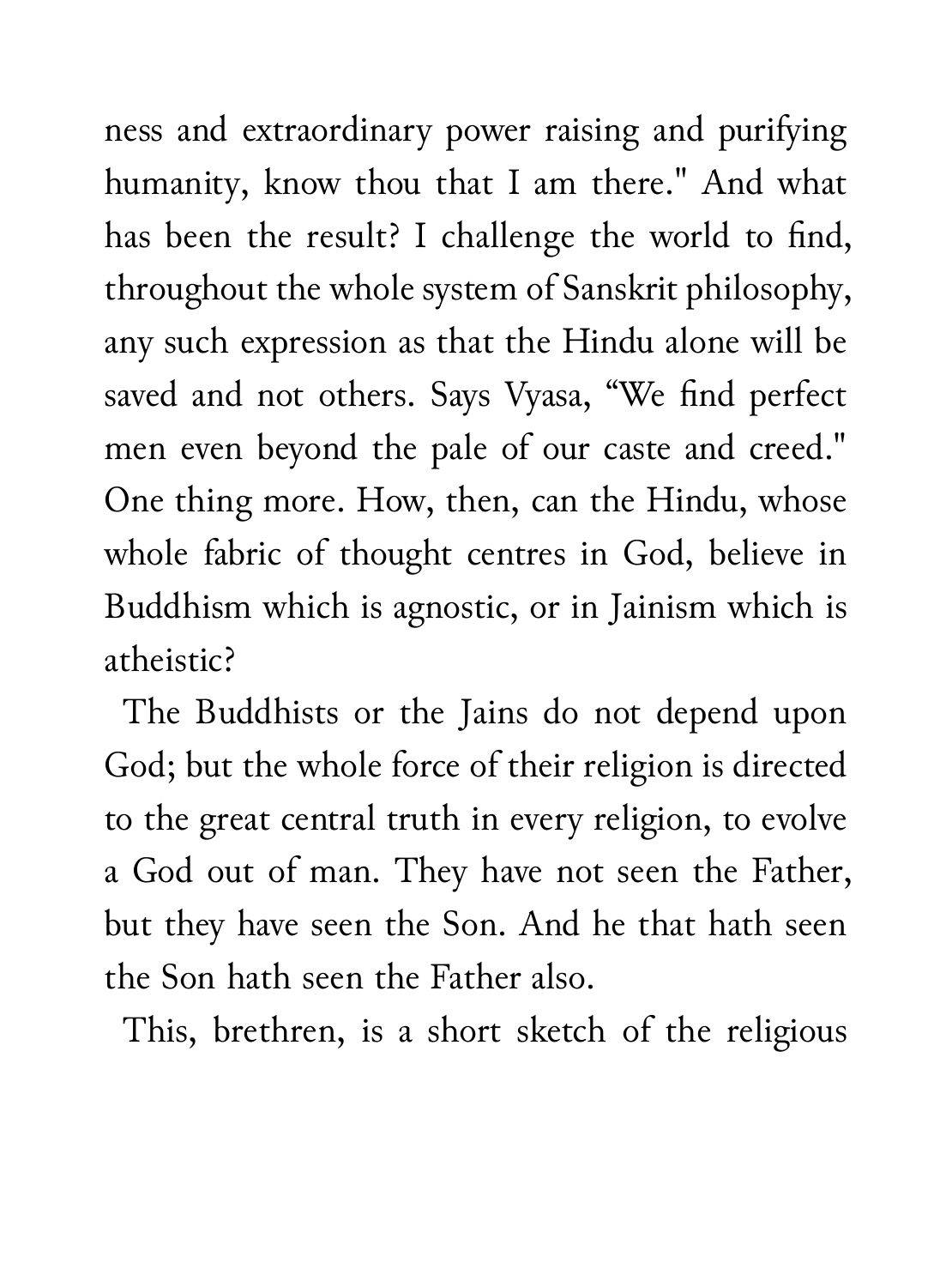ideas of the Hindus. The Hindu may have failed to carry out all his plans, but if there is ever to be a universal religion, it must be one which will have no location in place or time; which will be infinite like the God it will preach, and whose sun will shine upon the followers of Krishna and of Christ, on saints and sinners alike; which will not be Brahminic or Buddhistic, Christian or Mohammedan, but the sum total of all these, and still have infinite space for development; which in its catholicity will embrace in its infinite arms, and find a place for, every human being, from the lowest grovelling savage not far removed from the brute, to the highest man towering by the virtues of his head and heart almost above humanity, making society stand in awe of him and doubt his human nature. It will be a religion which will have no place for persecution or intolerance in its polity, which will recognise divinity in every man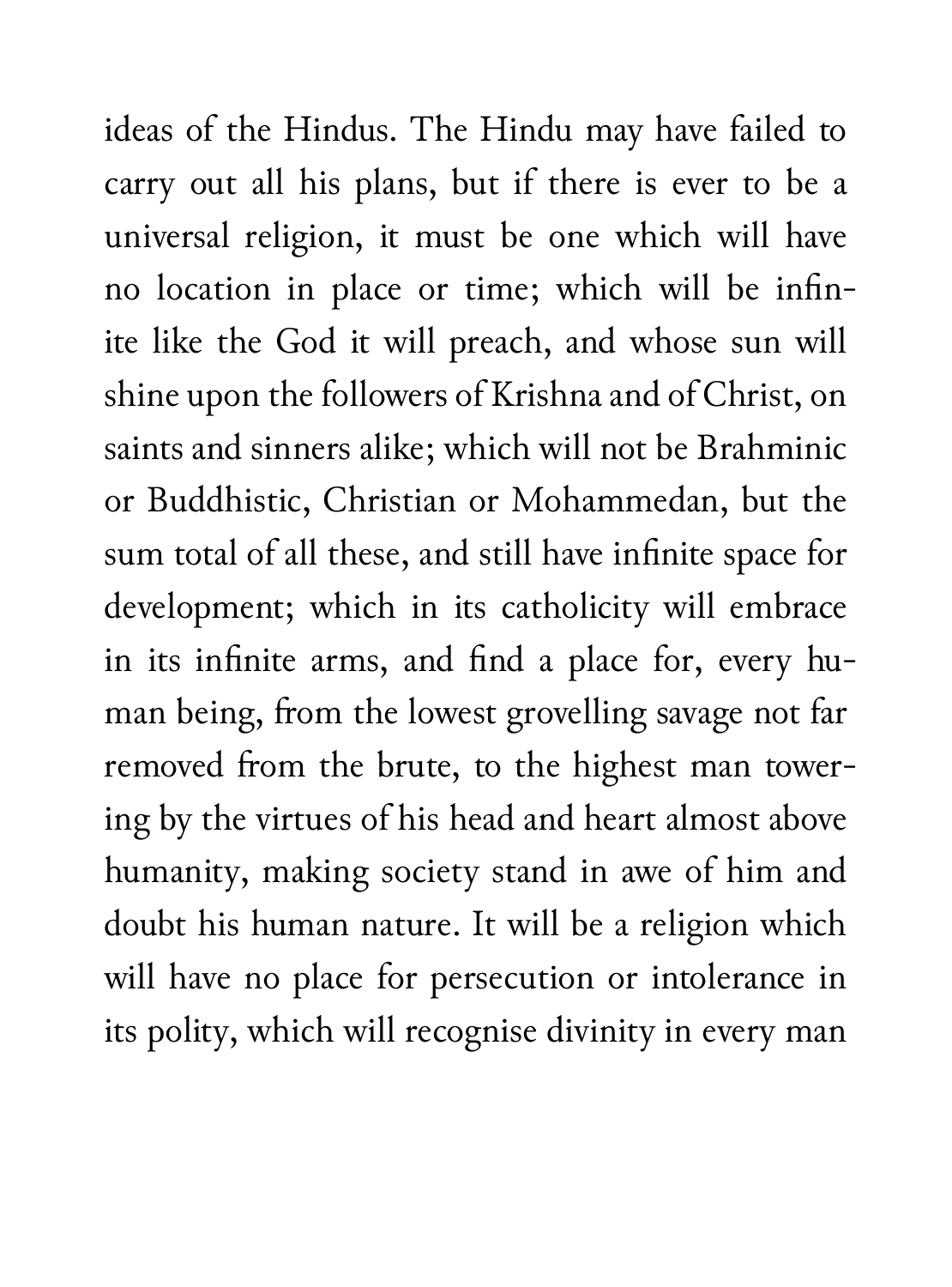and woman, and whose whole scope, whose whole force, will be created in aiding humanity to realise its own true, divine nature.

Offer such a religion, and all the nations will follow you. Asoka's council was a council of the Buddhist faith. Akbar's, though more to the purpose, was only a parlour-meeting. It was reserved for America to proclaim to all quarters of the globe that the Lord is in every religion.

May He who is the Brahman of the Hindus, the Ahura-Mazda of the Zoroastrians, the Buddha of the Buddhists, the Jehovah of the Jews, the Father in Heaven of the Christians, give strength to you to carry out your noble idea! The star arose in the East; it travelled steadily towards the West, sometimes dimmed and sometimes effulgent, till it made a circuit of the world; and now it is again rising on the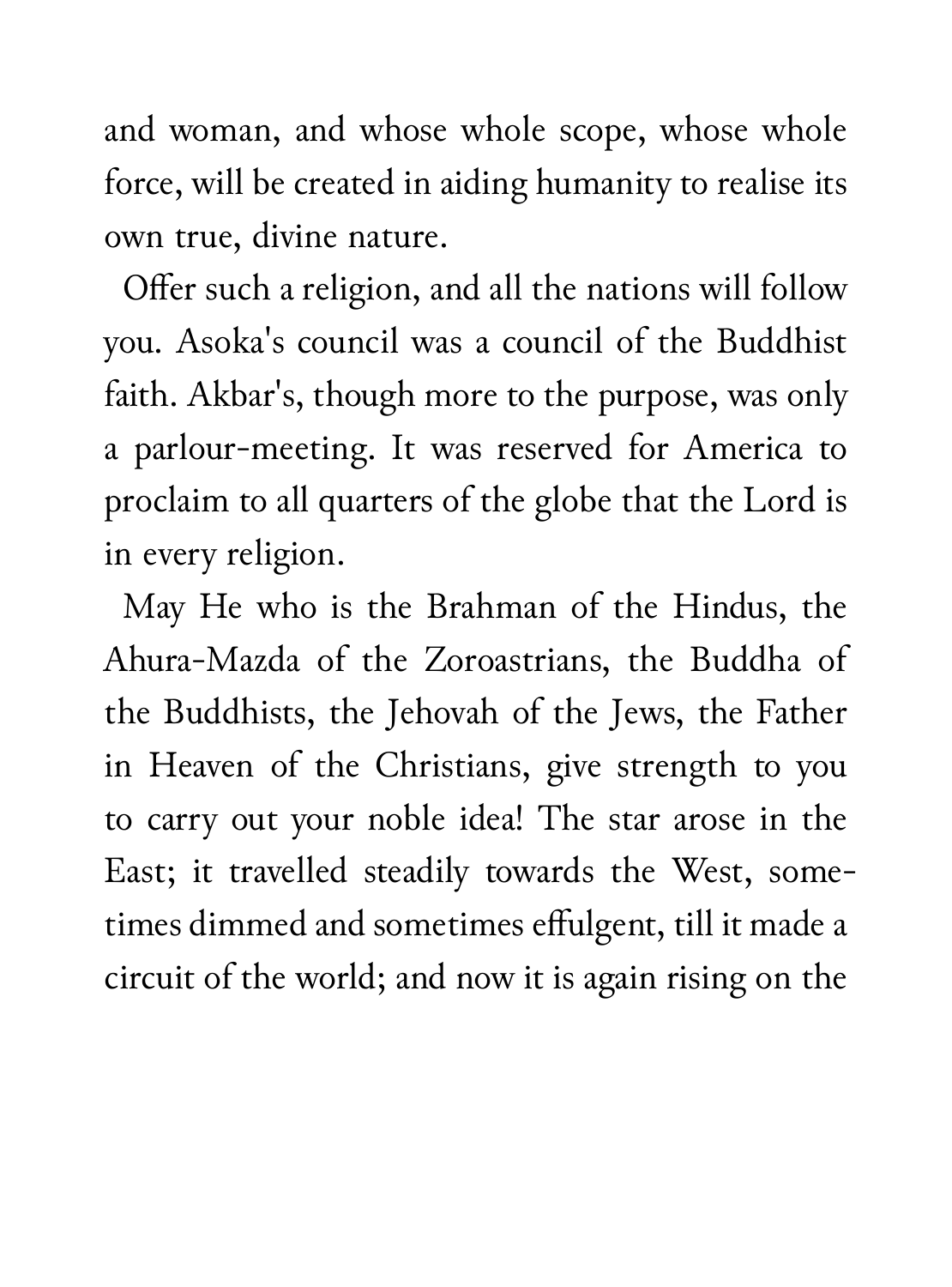very horizon of the East, the borders of the Sanpo,\* a thousandfold more effulgent than it ever was before.

Hail, Columbia, motherland of liberty! It has been given to thee, who never dipped her hand in her neighbour's blood, who never found out that the shortest way of becoming rich was by robbing one's neighbours, it has been given to thee to march at the vanguard of civilisation with the flag of harmony.

### **4 Religion not the Crying need of India (20th September 1893)**

Christians must always be ready for good criticism, and I hardly think that you will mind if I make a little criticism. You Christians, who are so fond of sending out missionaries to save the soul of the heathen why do you not try to save their bodies from starvation? In India, during the terrible famines, thousands

<sup>\*</sup> A Tibetan name for the Bramaputra River.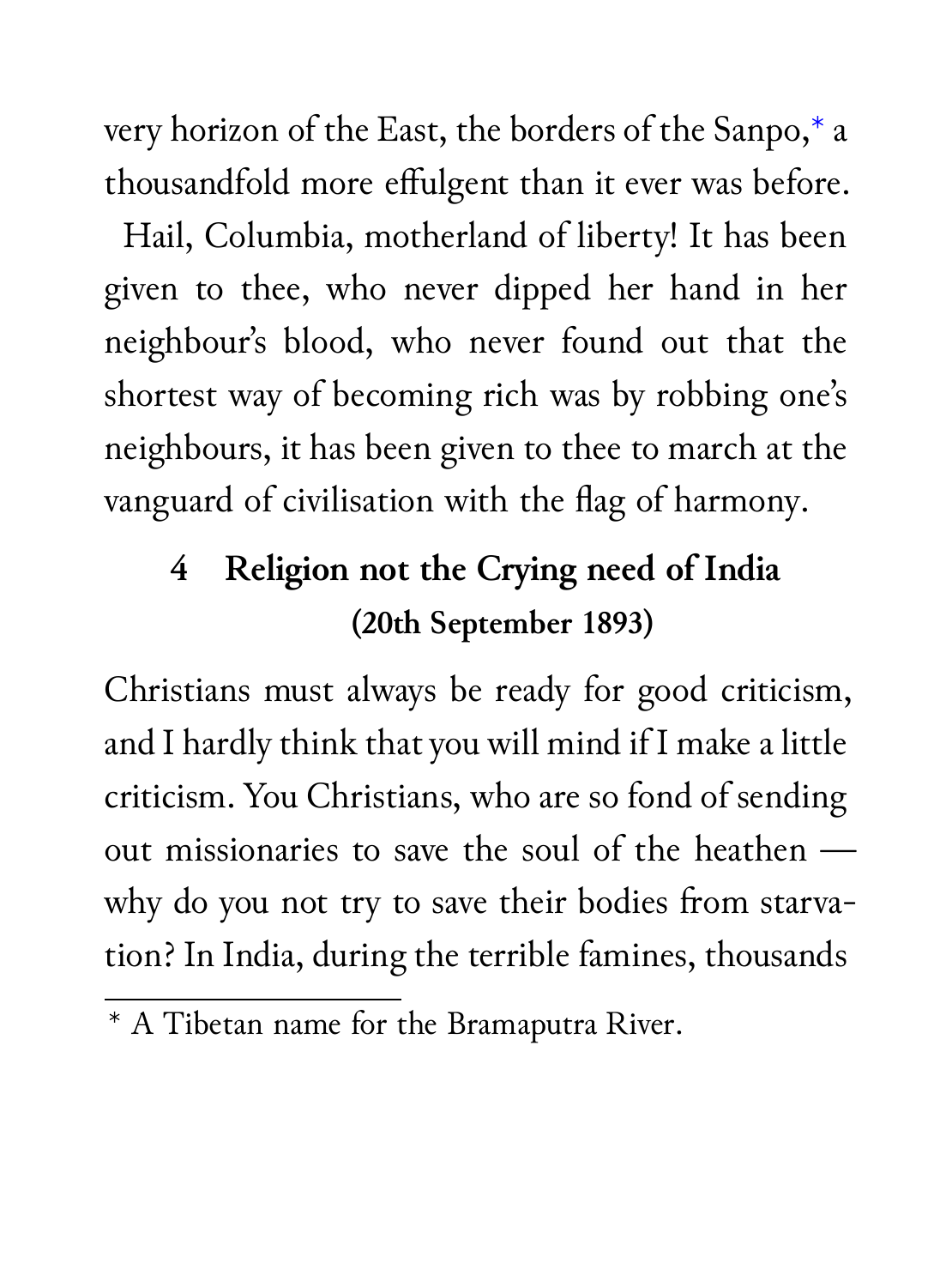died from hunger, yet you Christians did nothing. You erect churches all through India, but the crying evil in the East is not religion — they have religion enough — but it is bread that the suffering millions of burning India cry out for with parched throats. They ask us for bread, but we give them stones. It is an insult to a starving people to offer them religion; it is an insult to a starving man to teach him metaphysics. In India a priest that preached for money would lose caste and be spat upon by the people. I came here to seek aid for my impoverished people, and I fully realised how difficult it was to get help for heathens from Christians in a Christian land.

## **5 Buddhism, the Fulfilment of Hinduism (26 September 1893)**

I am not a Buddhist, as you have heard, and yet I am. If China, or Japan, or Srilanka follow the teachings of the Great Master, India worships him as God in-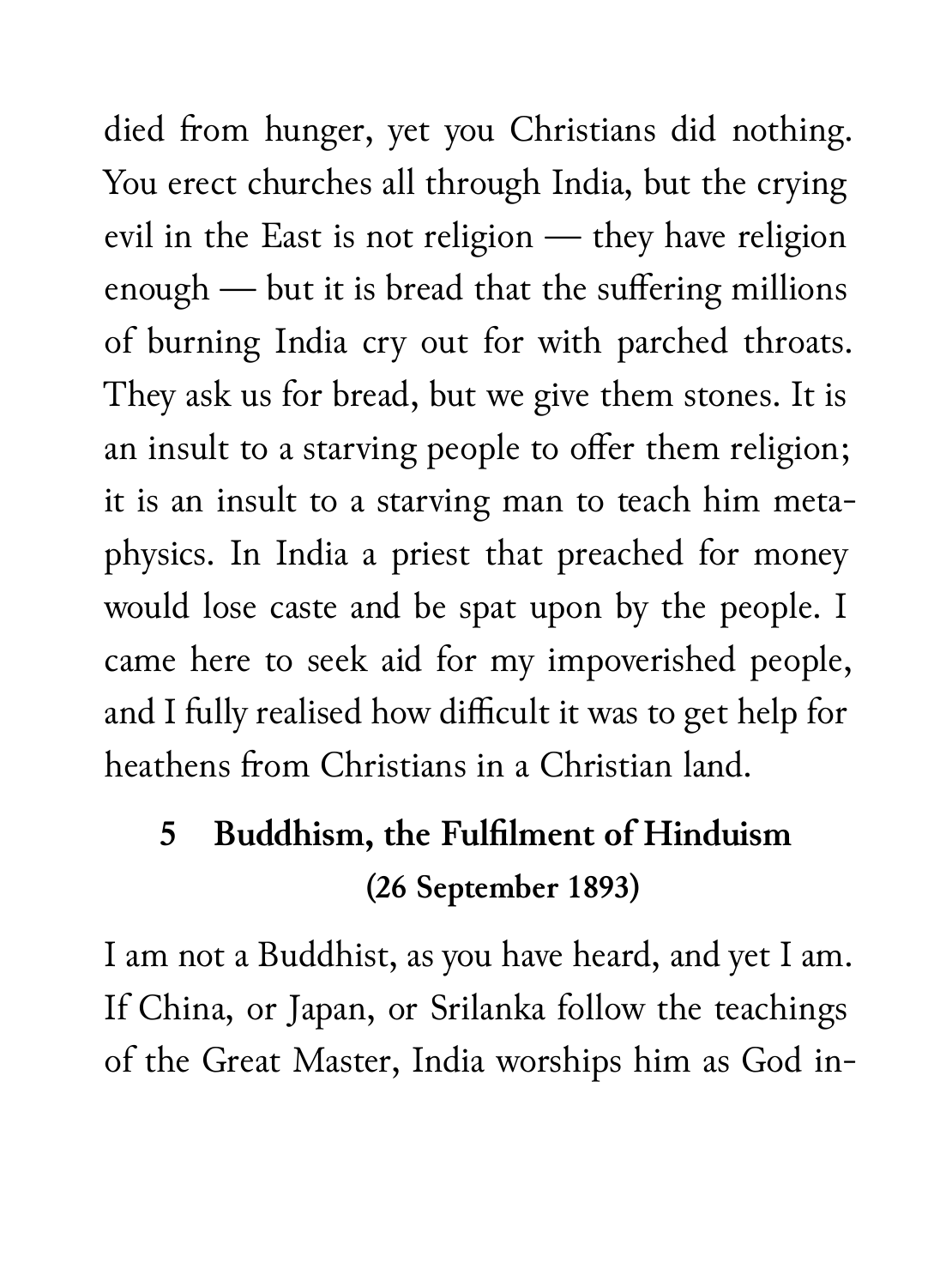carnate on earth. You have just now heard that I am going to criticise Buddhism, but by that I wish you to understand only this. Far be it from me to criticise him whom I worship as God incarnate on earth. But our views about Buddha are that he was not understood properly by his disciples. The relation between Hinduism (by Hinduism, I mean the religion of the Vedas) and what is called Buddhism at the present day is nearly the same as between Judaism and Christianity. Jesus Christ was a Jew, and Shâkya Muni was a Hindu. The Jews rejected Jesus Christ, nay, crucified him, and the Hindus have accepted Shâkya Muni as God and worship him. But the real difference that we Hindus want to show between modern Buddhism and what we should understand as the teachings of Lord Buddha lies principally in this: Shâkya Muni came to preach nothing new. He also, like Jesus, came to fulfil and not to destroy. Only, in the case of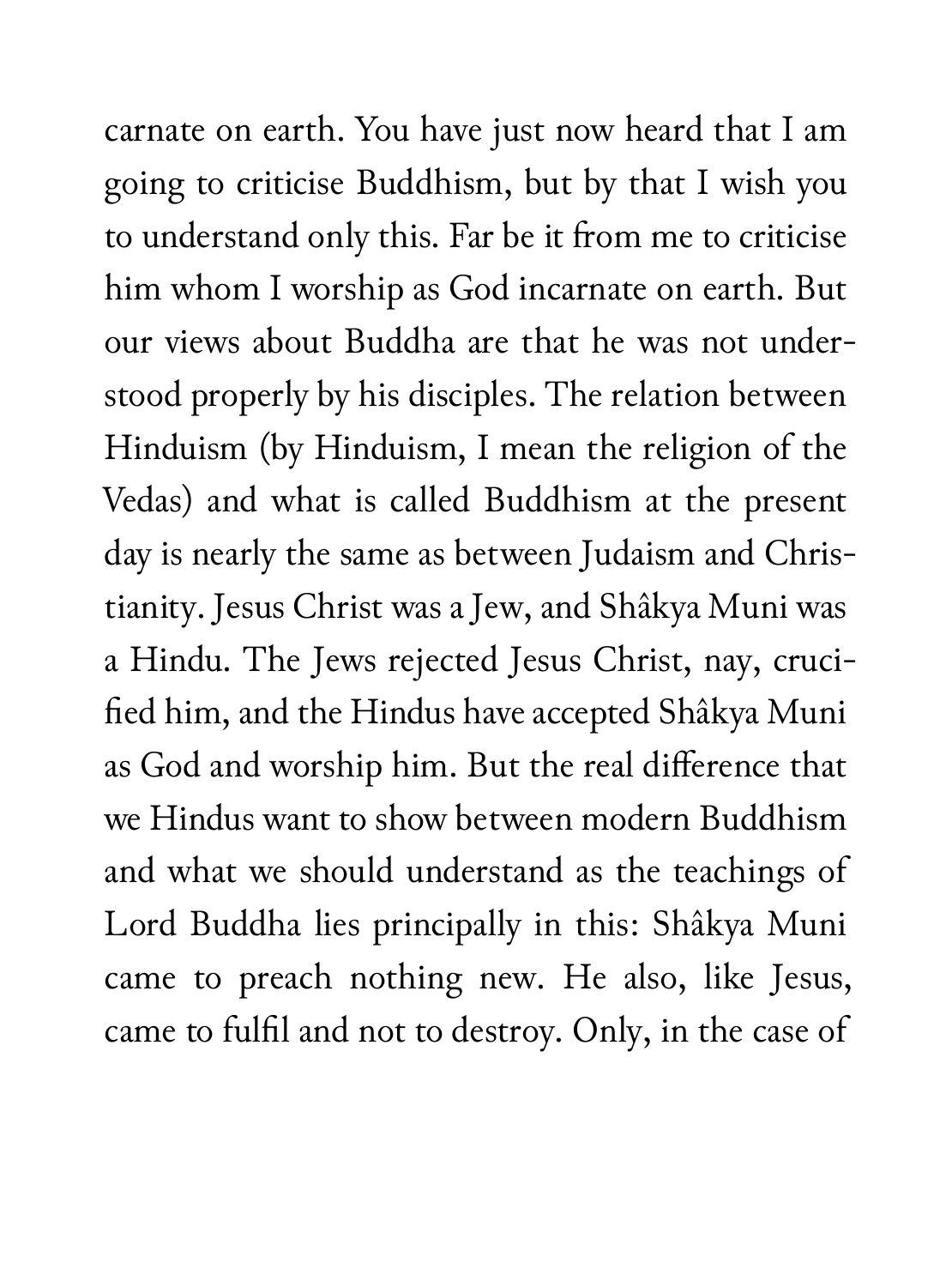Jesus, it was the old people, the Jews, who did not understand him, while in the case of Buddha, it was his own followers who did not realise the import of his teachings. As the Jew did not understand the fulfilment of the Old Testament, so the Buddhist did not understand the fulfilment of the truths of the Hindu religion. Again, I repeat, Shâkya Muni came not to destroy, but he was the fulfilment, the logical conclusion, the logical development of the religion of the Hindus. The religion of the Hindus is divided into two parts: the ceremonial and the spiritual. The spiritual portion is specially studied by the monks. In that there is no caste. A man from the highest caste and a man from the lowest may become a monk in India, and the two castes become equal. In religion there is no caste; caste is simply a social institution. Shâkya Muni himself was a monk, and it was his glory that he had the large-heartedness to bring out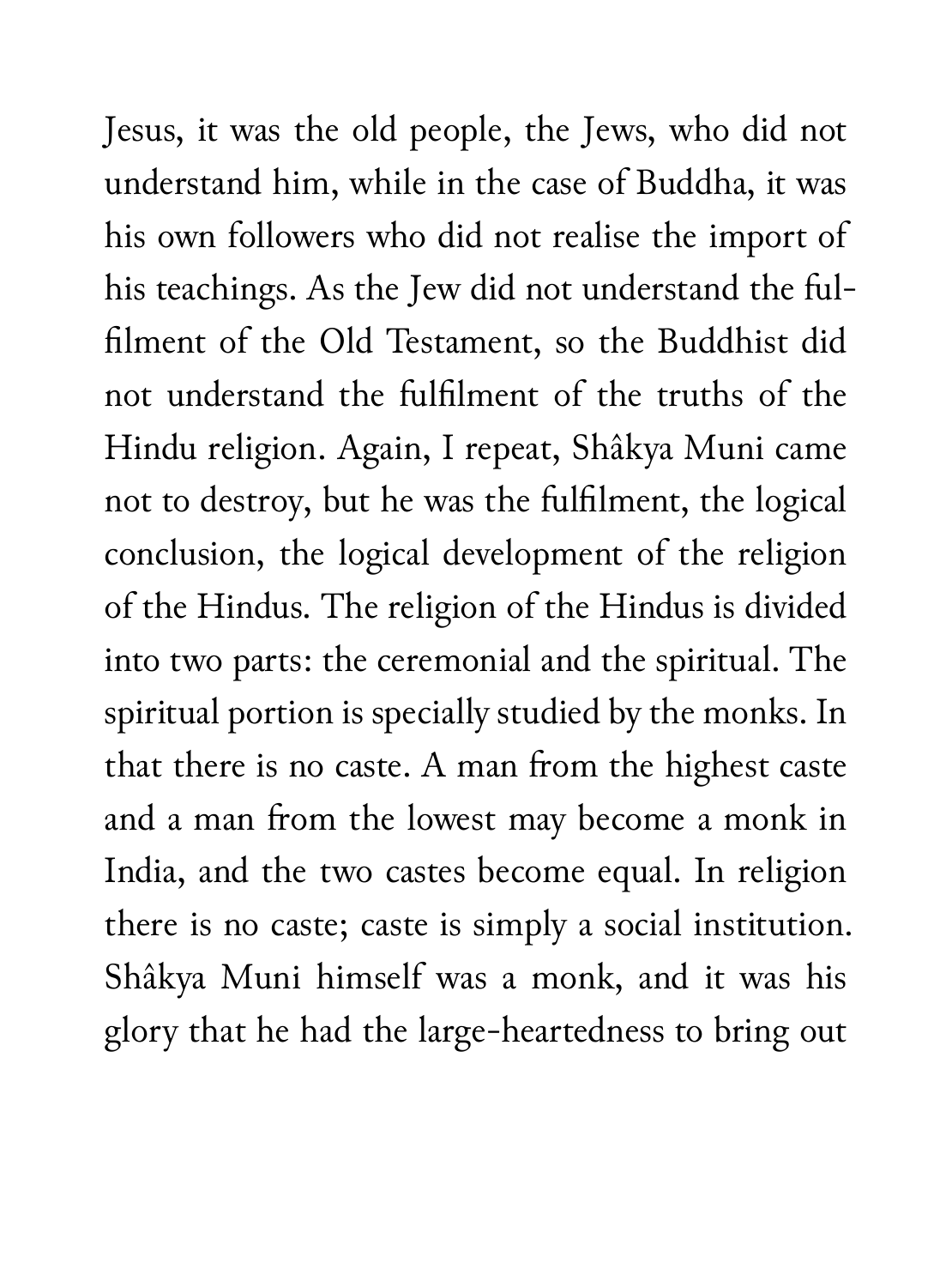the truths from the hidden Vedas and through them broadcast all over the world. He was the first being in the world who brought missionarising into practice — nay, he was the first to conceive the idea of proselytising. The great glory of the Master lay in his wonderful sympathy for everybody, especially for the ignorant and the poor. Some of his disciples were Brahmins. When Buddha was teaching, Sanskrit was no more the spoken language in India. It was then only in the books of the learned. Some of Buddha's Brahmins disciples wanted to translate his teachings into Sanskrit, but he distinctly told them, "I am for the poor, for the people; let me speak in the tongue of the people." And so to this day the great bulk of his teachings are in the vernacular of that day in India. Whatever may be the position of philosophy, whatever may be the position of metaphysics, so long as there is such a thing as death in the world, so long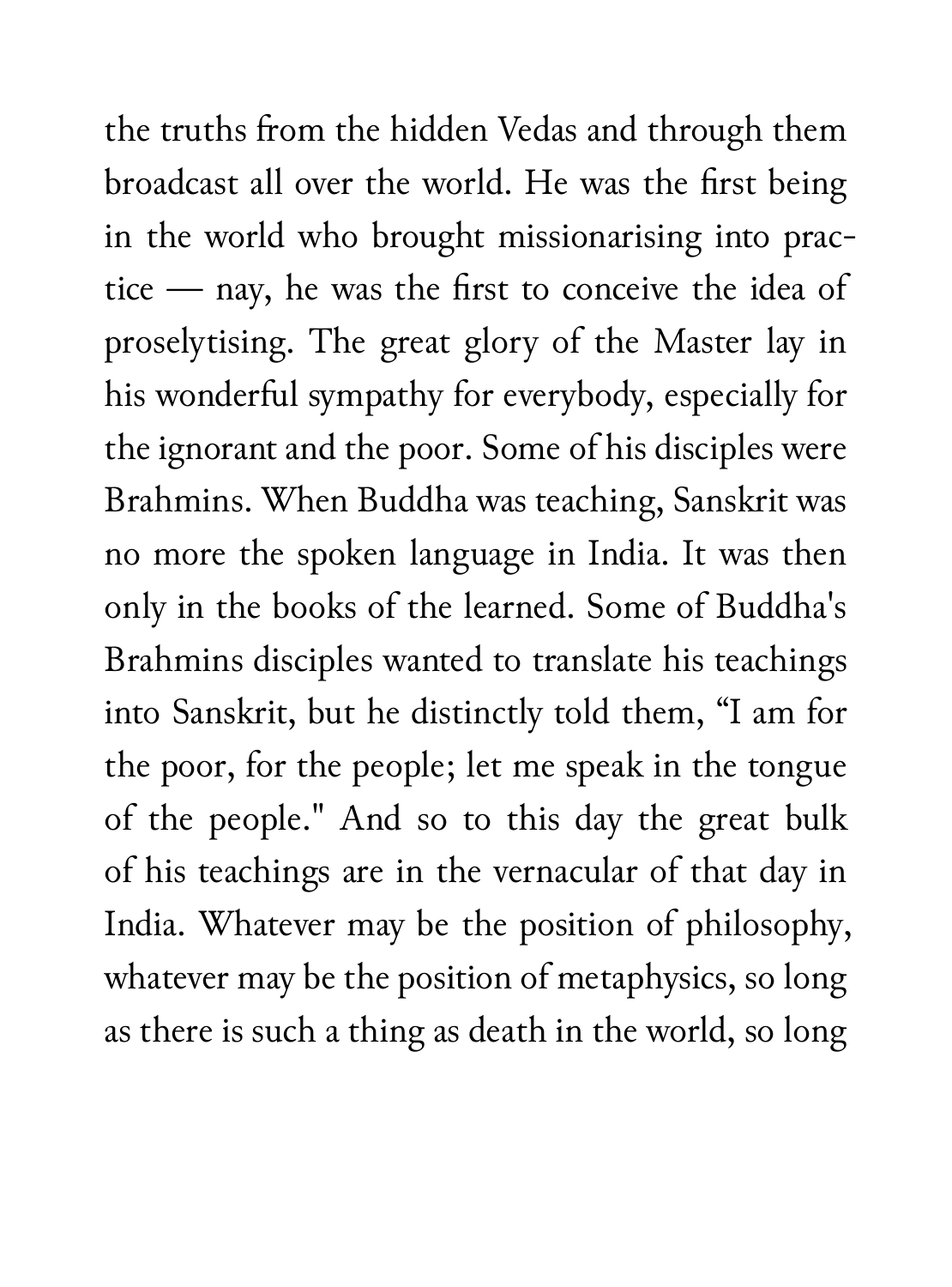as there is such a thing as weakness in the human heart, so long as there is a cry going out of the heart of man in his very weakness, there shall be a faith in God. On the philosophic side the disciples of the Great Master dashed themselves against the eternal rocks of the Vedas and could not crush them, and on the other side they took away from the nation that eternal God to which every one, man or woman, clings so fondly. And the result was that Buddhism had to die a natural death in India. At the present day there is not one who calls oneself a Buddhist in India, the land of its birth. But at the same time, Brahminism lost something — that reforming zeal, that wonderful sympathy and charity for everybody, that wonderful heaven which Buddhism had brought to the masses and which had rendered Indian society so great that a Greek historian who wrote about India of that time was led to say that no Hindu was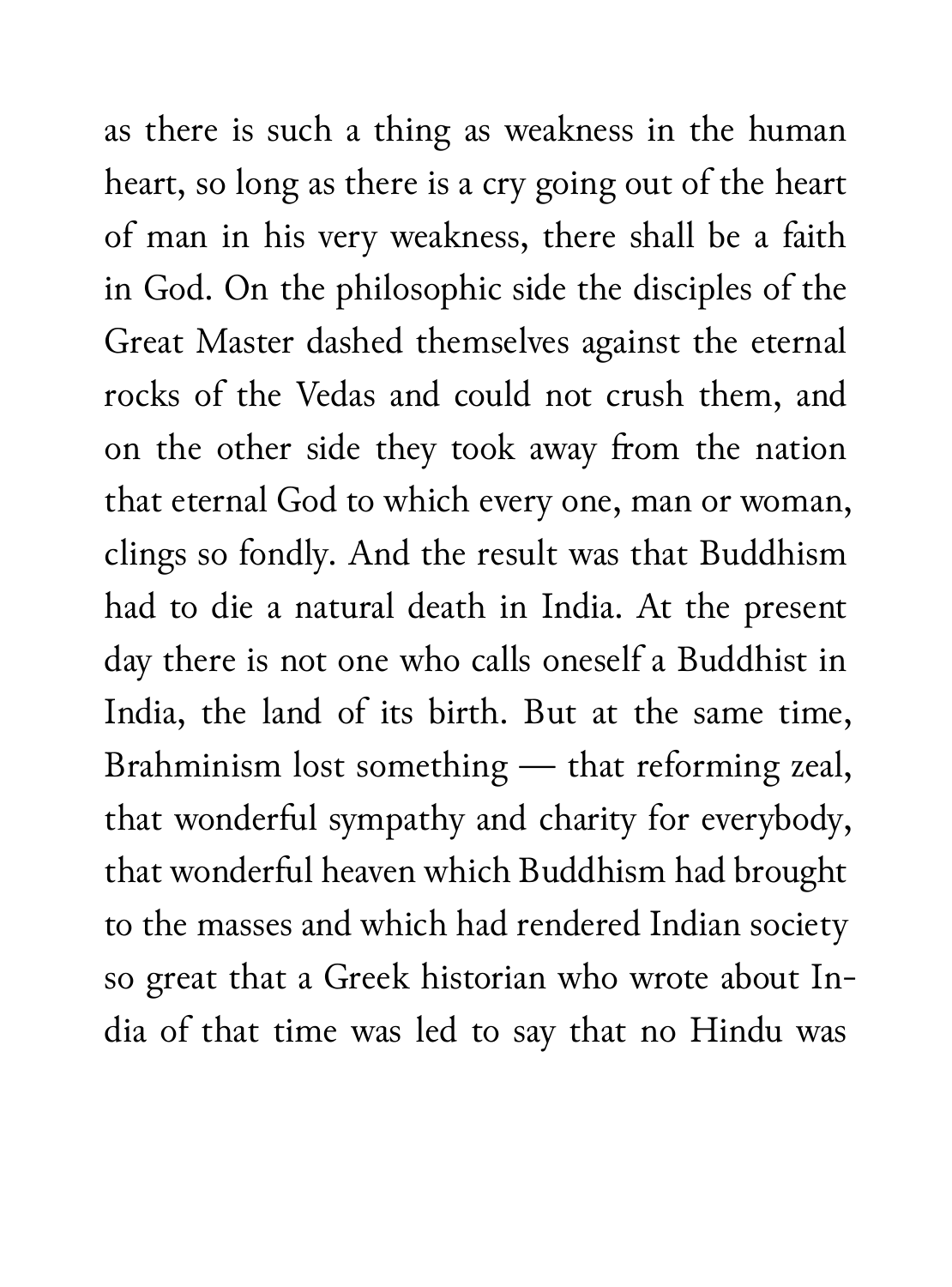known to tell an untruth and no Hindu woman was known to be unchaste. Hinduism cannot live without Buddhism, nor Buddhism without Hinduism. Then realise what the separation has shown to us, that the Buddhists cannot stand without the brain and philosophy of the Brahmins, nor the Brahmin without the heart of the Buddhist. This separation between the Buddhists and the Brahmins is the cause of the downfall of India. That is why India is populated by three hundred millions of beggars, and that is why India has been the slave of conquerors for the last thousand years. Let us then join the wonderful intellect of the Brahmins with the heart, the noble soul, the wonderful humanising power of the Great Master.

### **6 Address at the Final Session (27th September 1893)**

The World's Parliament of Religions has become an accomplished fact, and the merciful Father has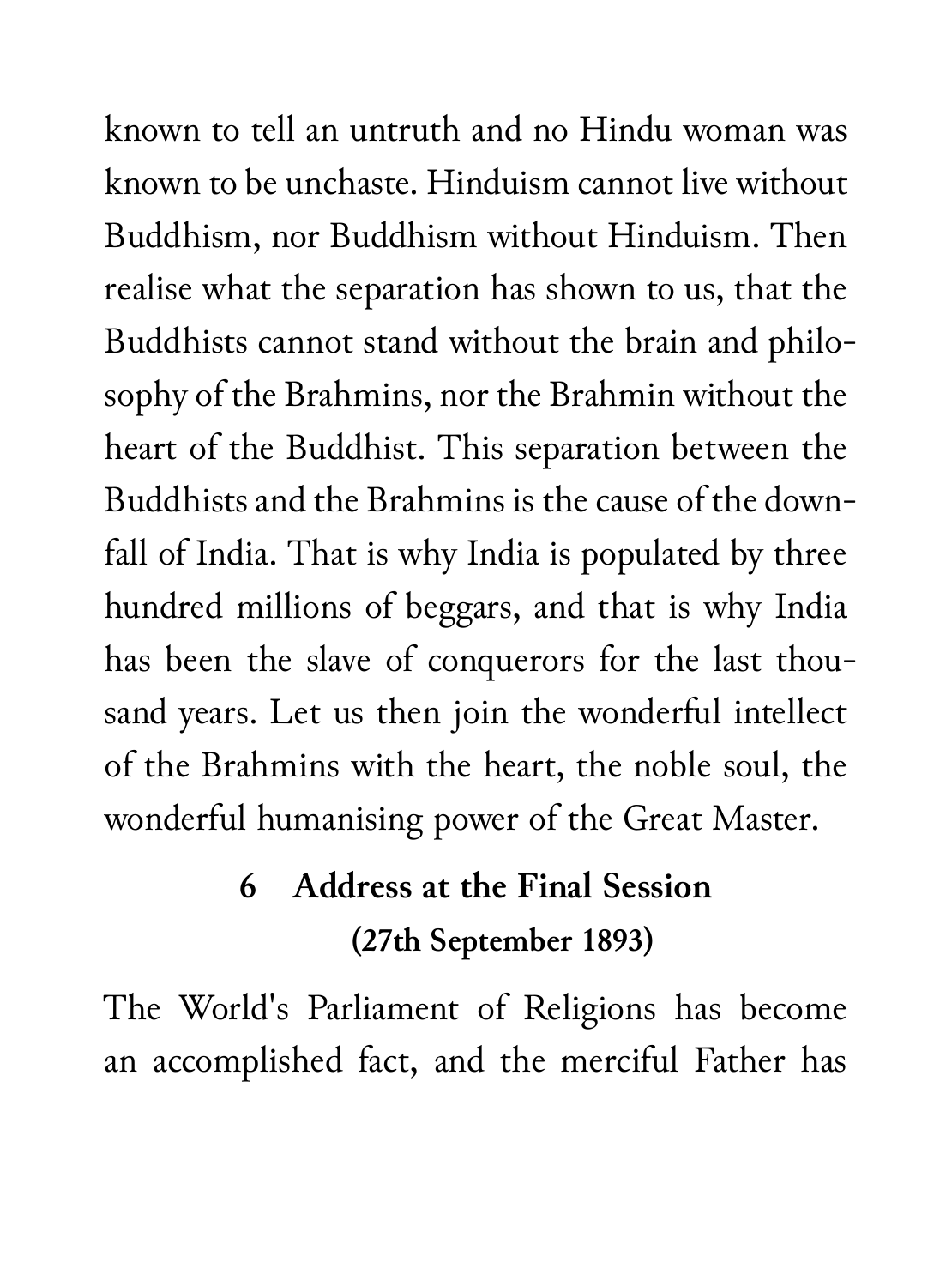helped those who laboured to bring it into existence, and crowned with success their most unselfish labour.

My thanks to those noble souls whose large hearts and love of truth first dreamed this wonderful dream and then realised it. My thanks to the shower of liberal sentiments that has overflowed this platform. My thanks to his enlightened audience for their uniform kindness to me and for their appreciation of every thought that tends to smooth the friction of religions. A few jarring notes were heard from time to time in this harmony. My special thanks to them, for they have, by their striking contrast, made general harmony the sweeter.

Much has been said of the common ground of religious unity. I am not going just now to venture my own theory. But if any one here hopes that this unity will come by the triumph of any one of the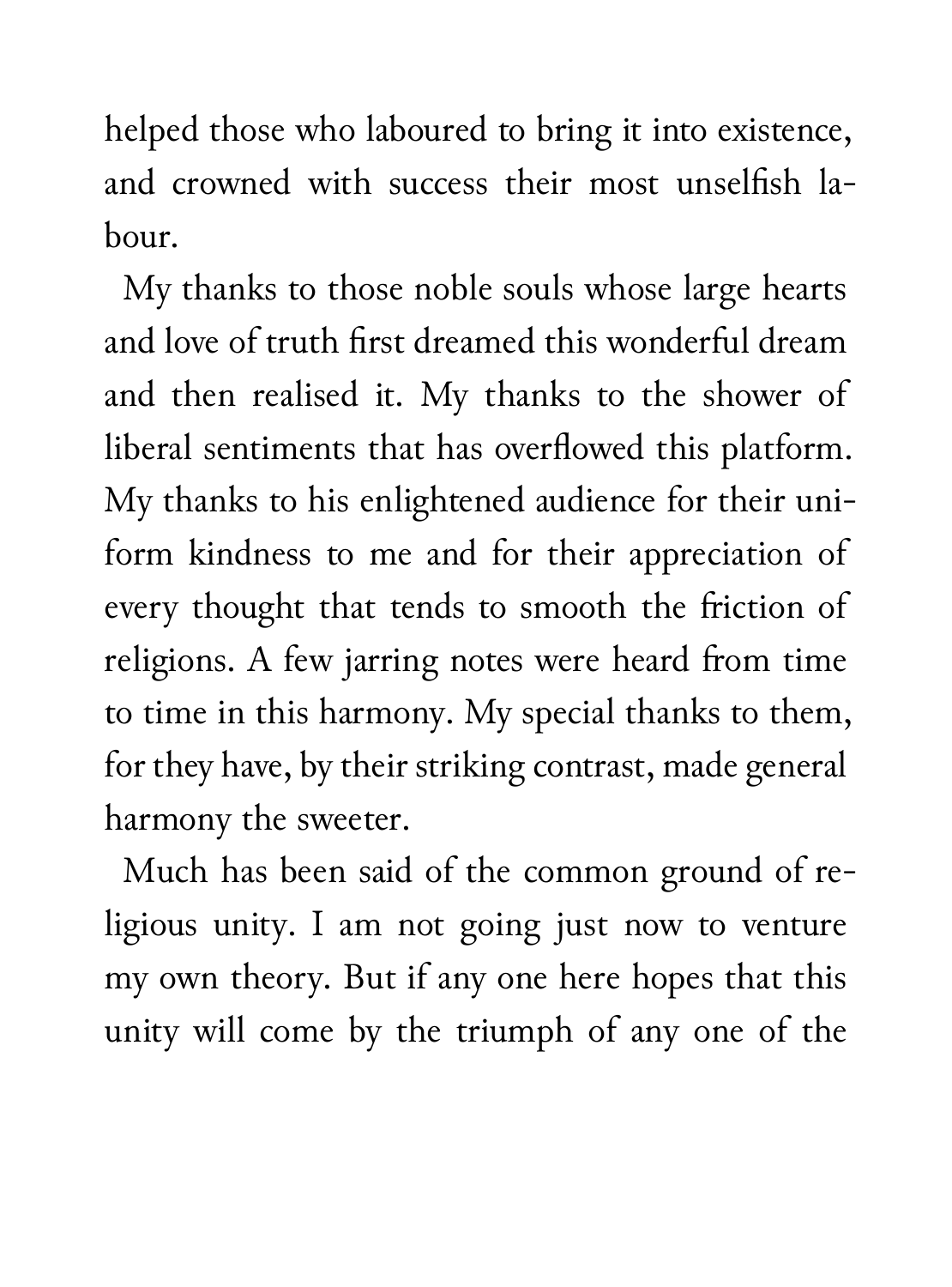religions and the destruction of the others, to him I say, "Brother, yours is an impossible hope." Do I wish that the Christian would become Hindu? God forbid. Do I wish that the Hindu or Buddhist would become Christian? God forbid.

The seed is put in the ground, and earth and air and water are placed around it. Does the seed become the earth; or the air, or the water? No. It becomes a plant, it develops after the law of its own growth, assimilates the air, the earth, and the water, converts them into plant substance, and grows into a plant.

Similar is the case with religion. The Christian is not to become a Hindu or a Buddhist, nor a Hindu or a Buddhist to become a Christian. But each must assimilate the spirit of the others and yet preserve his individuality and grow according to his own law of growth.

If the Parliament of Religions has shown anything